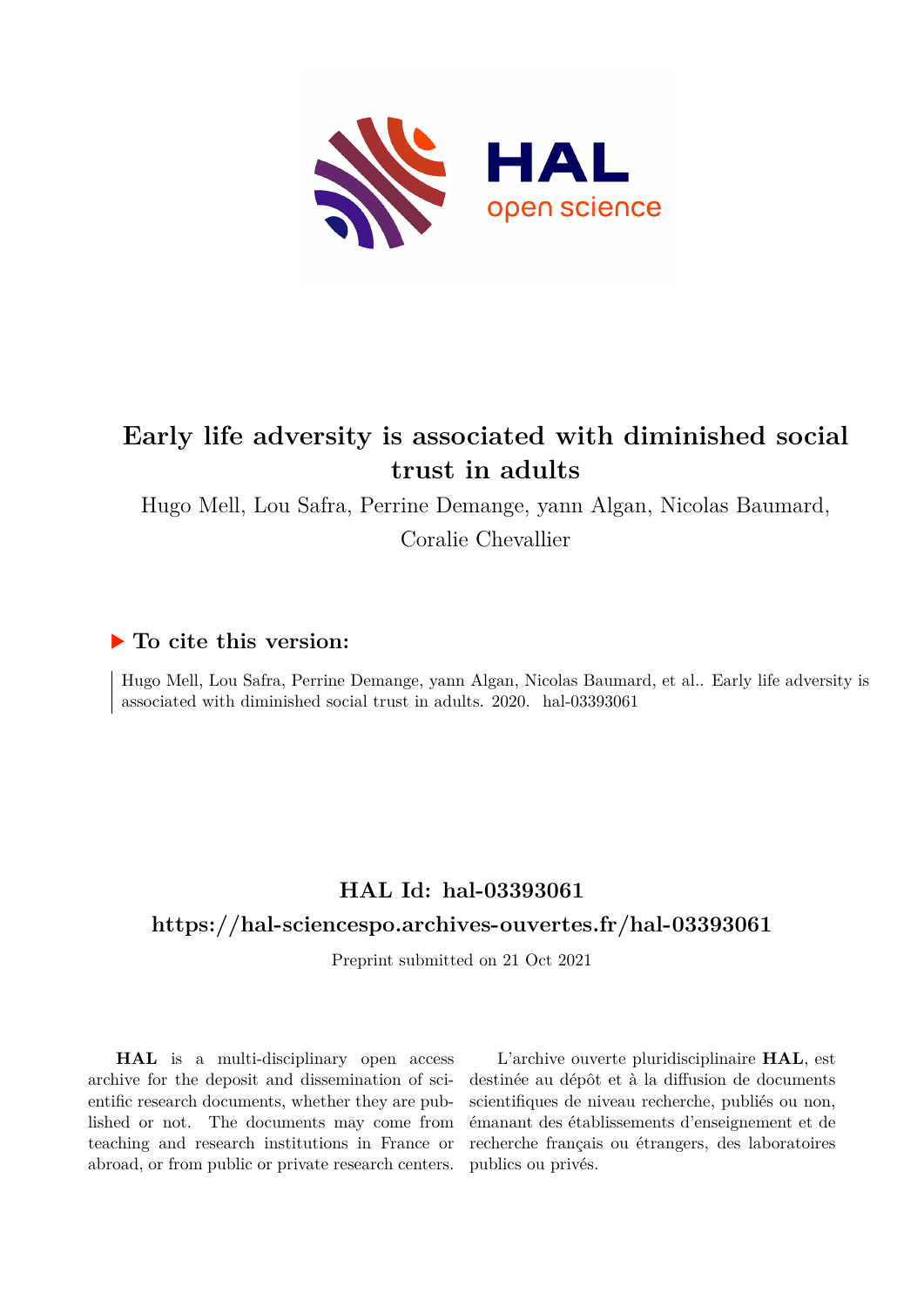# Early life adversity is associated with diminished social trust in adults

Mell, H.\*, Safra, L.\*, Demange, P., Algan, Y., Baumard, N., Chevallier, C.

#### Abstract

Social trust is at the center of democratic societies but it varies considerably between individuals and societies, which deeply affects a range of prosocial behaviours. Socioeconomic status has been identified as an important predictor of such variability. Although this association has mostly been reported for measures of socioeconomic status taken in adulthood, recent studies have found unique effects of harsh conditions experienced during childhood on social trust assessed decades later. Here, we report a series of three studies that provide further support for the long-lasting association between early childhood conditions and social trust. The first study revealed that higher childhood socioeconomic status was associated with greater social trust in a diverse sample of French participants  $(N=915)$ , even after adjusting for current socioeconomic status. The second study replicated this result using data from the European Values Study, an independent large-scale survey of 46 European countries (N=66,281). Finally, the last study found a similar association between socioeconomic status and willingness to invest in a trust game (N=60 in original study, N=75 in replication study).

# 1 Introduction

The degree to which people trust others in a society can affect a range of important political, economic and social outcomes. For example, individual differences in social trust are reflected in different attitudes towards the welfare state (Algan et al., 2016) and international affairs (Brewer and Steenbergen, 2002). Higher degrees of social trust have also been shown to be predict higher levels of civic engagement (Crystal and DeBell, 2002). In addition,

<sup>\*</sup> equal contribution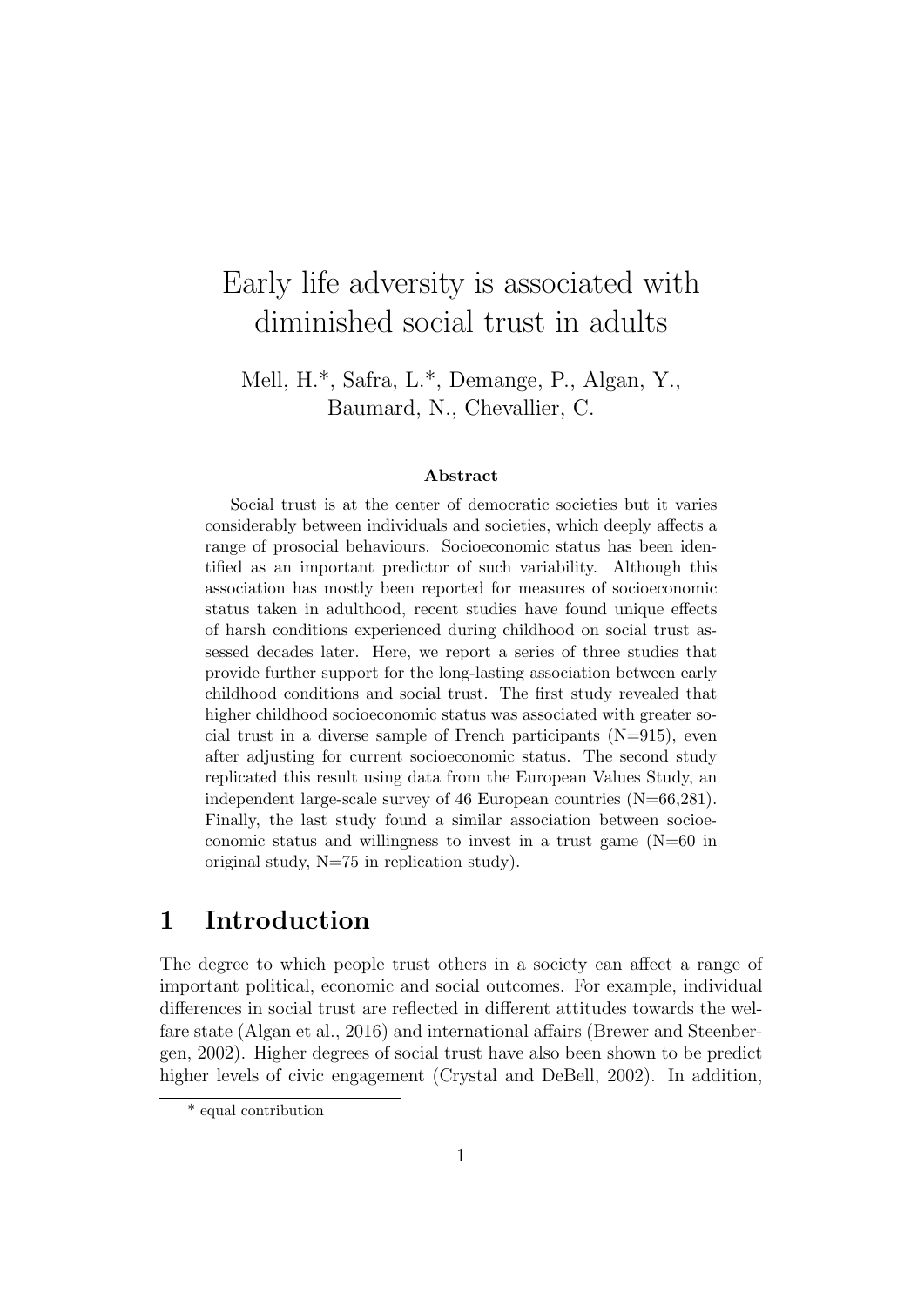there is converging evidence in the economic literature that social trust is strongly associated with economic growth (Bjørnskov, 2017) and that social trust is an important determinant of overall well-being (Helliwell et al., 2016). Hence, it is important to learn more about the roots of social trust in order to better understand the dynamics of democratic societies.

Social trust reflects people's proneness to invest in social interactions in which potential benefits depend on others' behavior. In other words, social trust can be defined as the willingness of an individual to be vulnerable to others' actions (Mayer et al., 2006). Under this definition, social trust should vary according to people's estimation of the probability that others will actually perform the action that benefits them. The more someone believes others to be trustworthy, the more likely they should be to invest resources in social interactions in order to collect the long-term benefits of cooperation. Faced with untrustworthy social partners however, people should be less inclined to cooperate, because these partners are more likely to prefer the immediate benefits of defection over delivering a promised reward or paying a cost to achieve a shared goal. This effect of social trust on people's willingness to invest in others has been documented both in adults and children by manipulating the perceived trustworthiness of social partners, either using character vignettes, faces that vary in trustworthiness, or direct observation of trustworthy and untrustworthy behaviours (Michaelson and Munakata, 2016; Michaelson et al., 2013; Safra et al., 2016).

A consistent pattern emerging from social science studies is that differences in social trust map with individual variations in socioeconomic status, such that high socioeconomic status individuals are more likely to believe others to be trustworthy than lower socioeconomic status individuals (Alesina and La Ferrara, 2002; Brandt et al., 2015; Gheorghiu et al., 2009; Hamamura, 2012). Similarly, people with a higher socioeconomic status place more emphasis on trustworthiness when making social decisions (Safra et al., 2017). Importantly, exposure to deprivation during childhood has a long-lasting effect on social trust later in life (Hörl et al., 2016; Petersen and Aarge, 2015). The most conclusive evidence of such long-lasting contributions of childhood conditions on social trust has been put forward by Hörl and colleagues in the context of a natural experiment in post World War II Germany (Hörl et al., 2016). After the war, Germany was divided into four occupation zones, where caloric rations were set separately every month by each of the occupying forces. Using data on temporal and regional variations in food availability, the authors demonstrated that these exogeneous variations in caloric rations during childhood had an impact on people's social trust in adulthood. Similarly, in a Danish sample, Petersen and Aarøe (Petersen and Aarøe, 2015) found an early-life effect of having low birth weight on adult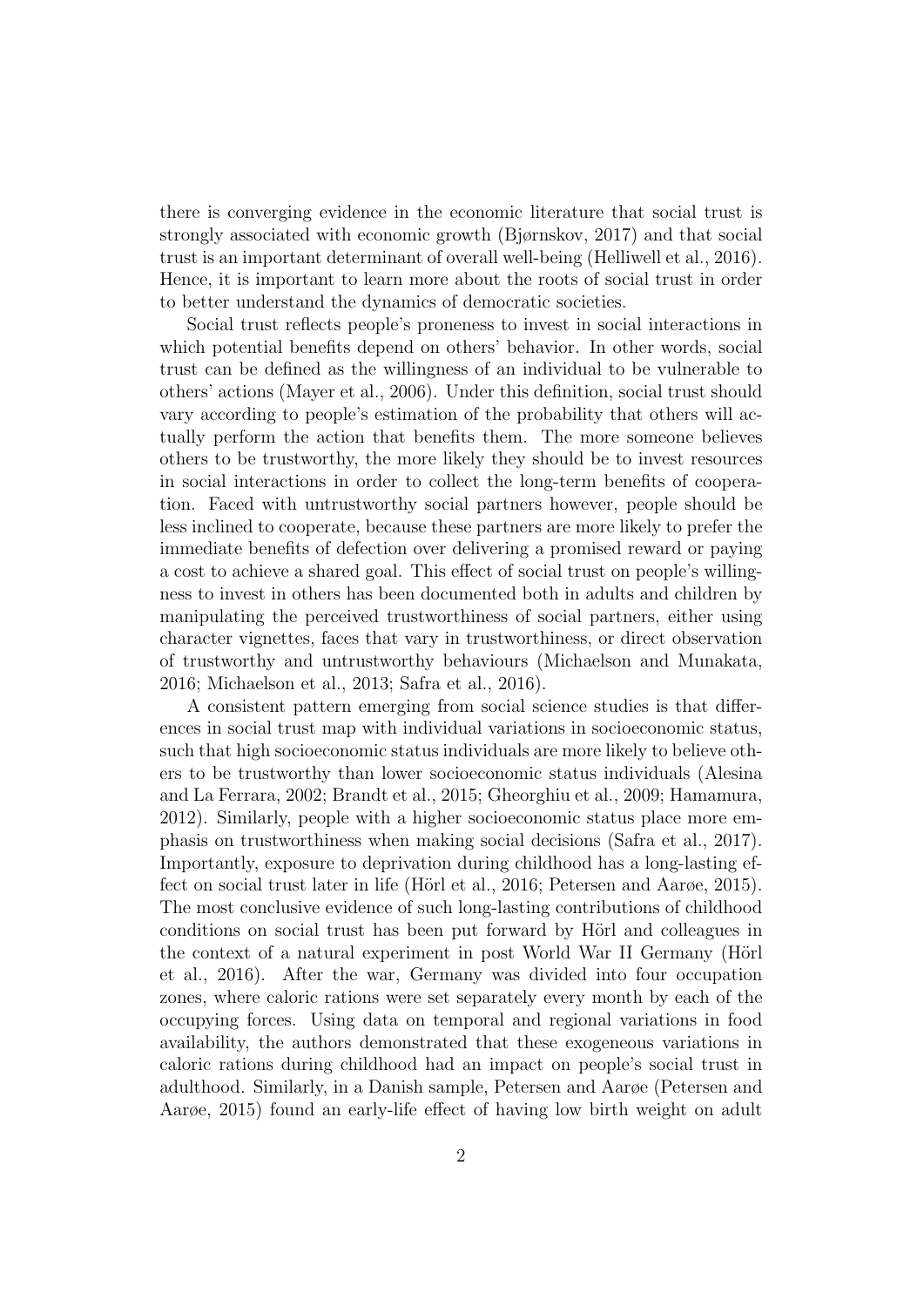levels of social trust, even after adjusting for a range of confounding factors. Thus, higher levels of deprivation appear to elicit greater distrust in others' prosocial intentions, with early life conditions potentially playing a key causal role.

In the current paper, we extend this work and explore the link between early socioeconomic status and social trust in a series of three studies. First, we test the relationship between childhood deprivation and adult social trust in a diverse sample of French participants  $(N=915)$ . Second, we test the same association in a larger and more diverse sample spanning across 46 European countries (N=66,281). Lastly, in order to go beyond self-reported measures of social trust, we conduct an online experiment where trust is measured as participants' willingness to play in a series of trust games ( $N = 60$  in the original study and  $N = 75$  in the replication study).

# 2 Study 1

In Study 1, we assess the relationship between early life socio-economic status and social trust in adulthood with survey data gathered from a diverse crosssectional sample of French participants. As outlined in the introduction, we expect a positive association between childhood socioeconomic status and social trust, even after adjusting for participants' current socioeconomic status.

### 2.1 Materials and Methods

### 2.1.1 Sample and procedure

Our sample consisted of 915 French participants (482 females) aged 16 to 83 (mean:  $48 \pm 0.54$  s.e.) recruited online in collaboration with the French polling institute IPSOS. Initially, a total of 11,000 participants were invited to answer a demographic survey. A subsample was then selected using quota sampling based on age, gender, geographical region, urban vs rural and occupation, to approximate a representative sample of the general French population. Selected participants had to fill a series of questionnaires including items measuring their childhood and current socioeconomic status, as well as their level of social trust. A total of 1008 participants eventually completed the whole series of questionnaires, from which 93 were excluded for giving inconsistent information about their gender. The final sample included 915 participants.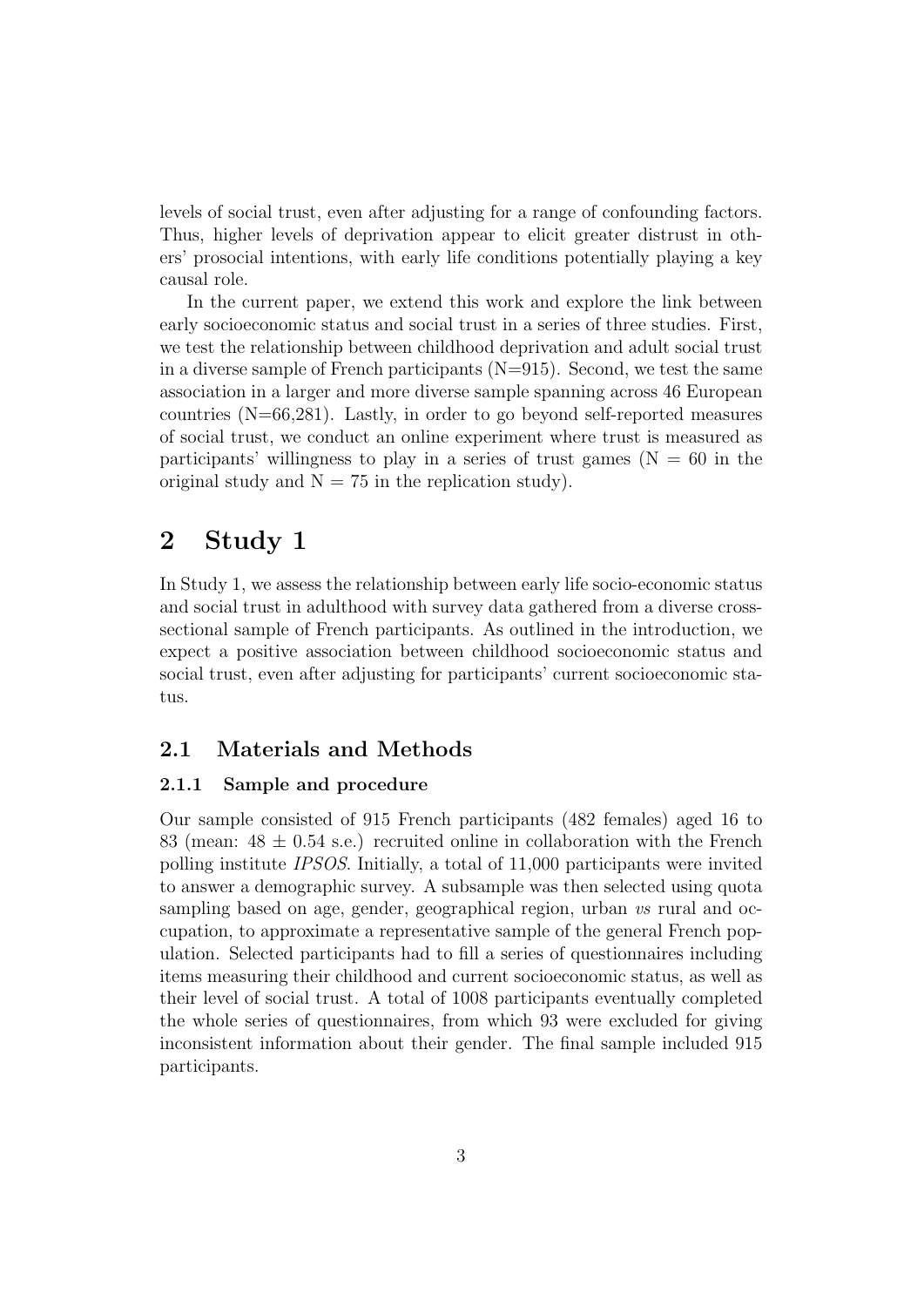### 2.1.2 Variables of interest

Childhood and current socioeconomic status Childhood socioeconomic status was assessed using the 3-item scale developed by Griskevicus and colleagues (2011). Specifically, participants had to report their degree of agreement on a 1-100 scale for three items: "My family usually had enough money for things when I was growing up", "I grew up in a relatively wealthy neighborhood", and "I felt relatively wealthy compared to the others kids in my school". A single index was then obtained by taking the mean of the three items ( $\alpha = 0.84$ ).

The adult scale also included three items (Griskevicius et al., 2011): "I have enough money to buy things I want", "I don't need to worry too much about paying the bills", and "I don't think I'll have to worry about money too much in the future". Again, a single index was obtained by averaging individual scores across the three items ( $\alpha = 0.89$ ). Participants' also provided self-reported household annual income (given on a 1-13 ordinal scale) and highest level of education (ranging from 1: Elementary school to 7: University degree). A composite index of current socioeconomic status was obtained by *z*-scoring and summing all adult socioeconomic variables.

Social trust Social trust was measured using participants' answers to the questions 'Generally speaking, would you say that most people can be trusted or that you can't be too careful in dealing with people?', 'Would you say that people usually only take care of themselves or that they try to be helpful most of the time?' and 'Do you think that most people would try to take advantage of you if they had the opportunity or that they would try to be fair?'. Answers to the first question were recoded as binary to reflect the proportion of participants believing most people to be trustworthy. The next two questions were graded on a  $0\n-10$  scale, with higher scores reflecting a positive view of people's intentions. Participants also had the opportunity to reply I don't know to the previous two questions, in which case their answer was recoded as missing. Answers to the three items were standardized and summed to obtain a unique trust index, which we used as our dependent variable.

#### 2.1.3 Analysis

All data cleaning, transformations and statistical analyses were carried out in R 3.6.1 (https://www.rproject.org/), with Rstudio v1.2.5019. Using the R package mice (Buuren and Groothuis-Oudshoorn, 2011), multiple imputation was performed prior to running the regression models to obtain a set of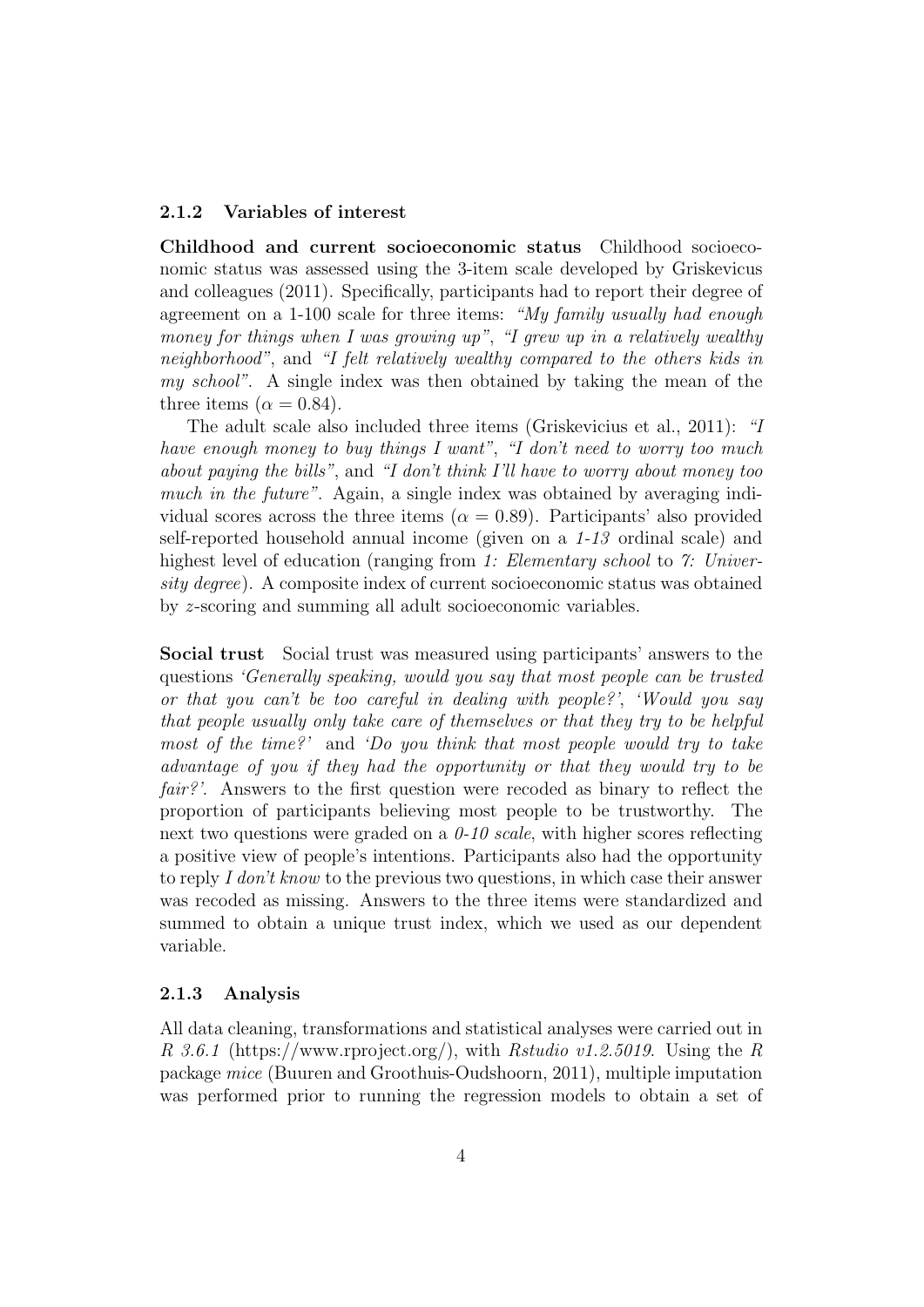20 complete datasets. Regression models were then fitted to each complete dataset and the results were pooled according to Rubin's rules (Rubin, 1987).

In order to assess the relationship between childhood socioeconomic status and social trust, we fitted three separate regression models with the trust index as the dependent variable. In the first model, we only included participants' childhood socioeconomic status as a predictor. To determine whether the association could actually be completely explained by participants' current socioeconomic status, we then fitted a second model that added current socioeconomic status as an independent explanatory variable. Lastly, in a third model we examined the robustness of the association to the inclusion of classic demographic variables, i.e. participants' age and gender.

### 2.2 Results

Descriptive statistics for the variables included in the analyses are reported in Table 1, while Table 2 provides the regression estimates for the full model.

| Statistic                      | Mean  | St. Err. | Min     | Median         | Max  |
|--------------------------------|-------|----------|---------|----------------|------|
| Age                            | 47.75 | 0.54     | 16      | 48             | 83   |
| Childhood socioeconomic status | 43.24 | 0.78     |         | 43             | 100  |
| Adult socioeconomic status     | 49.52 | 0.80     |         | 50.33          | 100  |
| Educational level              | 4.82  | 0.06     |         | $\overline{4}$ | 7    |
| Income                         | 8.10  | 0.09     |         | 8.6            | 13   |
| Current socioeconomic status   | 0.00  | 0.07     | $-6.65$ | 0.004          | 4.75 |
| Trust index                    | 0.00  | 0 07     | $-511$  | $-0.13$        | 6.43 |

Table 1: Descriptive statistics for the variables included in the full model (Study 1, N=915, 485 females). *Childhood* and *Adult SES* are indices calculated from the corresponding 3-items scales. Current SES is a composite index computed from the sum of Adult SES, Educational level and Income after standardization. Trust index corresponds to the sum of the standardized responses of participants to the three trust questions.

Consistent with our predictions, we found a positive association between socioeconomic status in early life and social trust in adulthood (standardized  $\beta = 0.13 \pm 0.03$  s.e.,  $t(890) = 3.92$ ,  $p < 0.001$ ). Furthermore, greater levels of social trust were still associated with higher childhood socioeconomic status once current socioeconomic status was adjusted for (childhood socioeconomic status: standardized  $\beta = 0.09 \pm 0.03$  s.e.,  $t(870) = 2.74$ ,  $p = 0.006$ ; current socioeconomic status: standardized  $\beta = 0.14 \pm 0.03$  s.e.,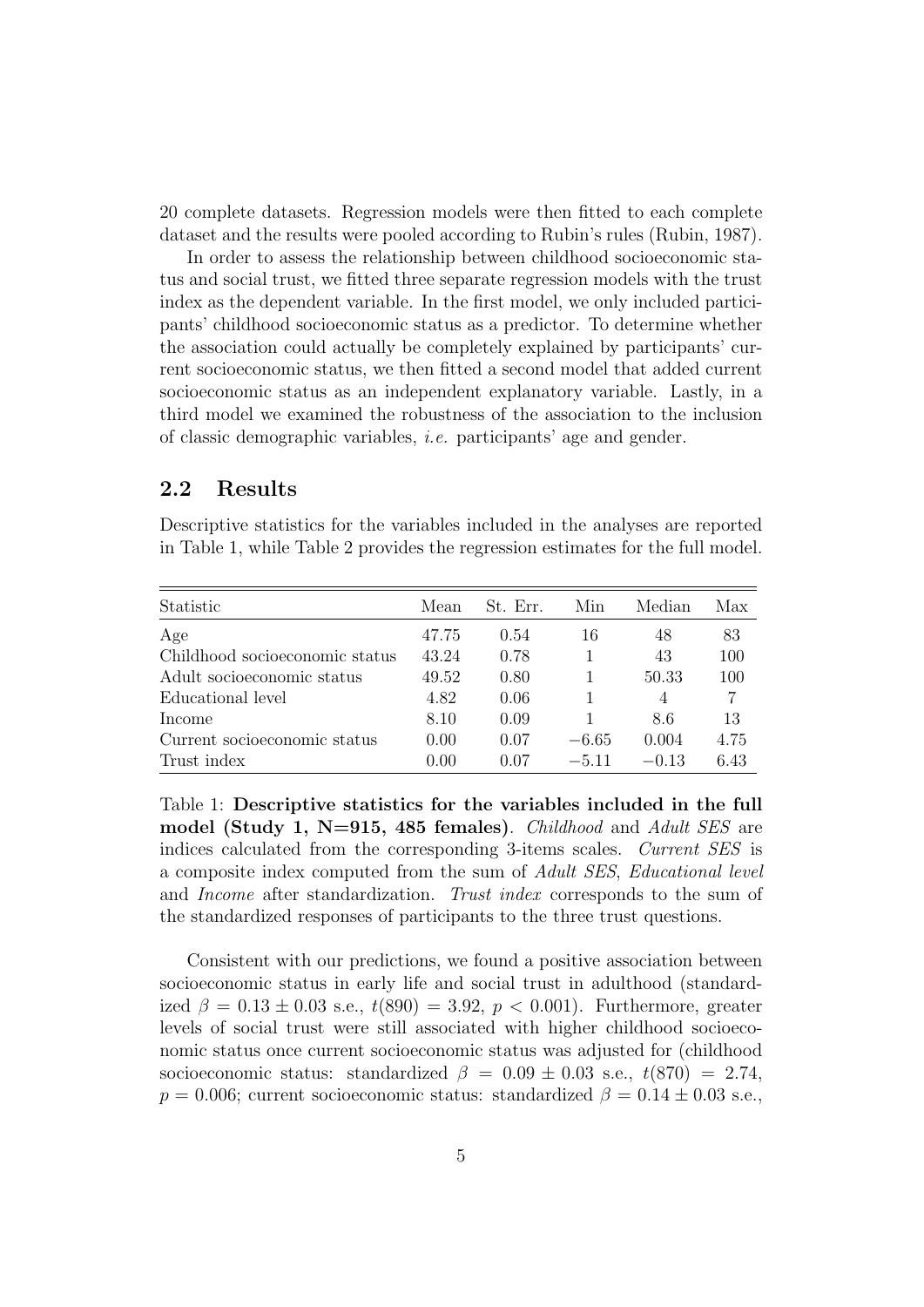|                                | Model 1   | Model 2   | Model 3   |
|--------------------------------|-----------|-----------|-----------|
| (Intercept)                    | 0.00      | 0.00      | $-0.03$   |
|                                | (0.03)    | (0.03)    | (0.05)    |
| Childhood socioeconomic status | $0.13***$ | $0.09**$  | $0.12**$  |
|                                | (0.03)    | (0.03)    | (0.03)    |
| Current socioeconomic status   |           | $0.14***$ | $0.13***$ |
|                                |           | (0.04)    | (0.03)    |
| Age                            |           |           | $0.22***$ |
|                                |           |           | (0.03)    |
| Gender                         |           |           | 0.05      |
|                                |           |           | (0.07)    |

∗∗∗p < 0.001, ∗∗p < 0.01, <sup>∗</sup>p < 0.05

Table 2: Pooled regression coefficients for the linear models fitted on the 20 imputed datasets (Study 1,  $N = 915$ ). Coefficients reported for Childhood SES, Current SES and Age correspond to standardized estimates. Gender is coded as a binary variable (0 - male, 1 - female). Standard errors are reported inside parentheses.

 $t(690) = 4.06, p < 0.001$ . Lastly, the inclusion of participant's age and gender as sociodemographic covariates did not alter the relationship between childhood socioeconomic status and social trust (standardized  $\beta = 0.11 \pm 0.03$ s.e.,  $t(866) = 3.45$ ,  $p < 0.001$ ; see Table 2). Taking this estimate from the full model, an increase of one standard deviation in childhood socioeconomic status is associated with an 11% standard deviation increase on the trust index.

Hence, the results obtained from this cross-sectional analysis of a diverse sample of French participants are in line with previous findings suggesting a long-term association between levels of trusts and early life socioeconomic conditions.

# 3 Study 2

In this second study, we took advantage of available data from the European Values Study (EVS) in order to determine whether the results found in Study 1 extend to a more diverse sample. The EVS is an independent largescale sociological survey that was conducted on 66,281 respondents living in 46 different European countries (European Values Study Wave 4, European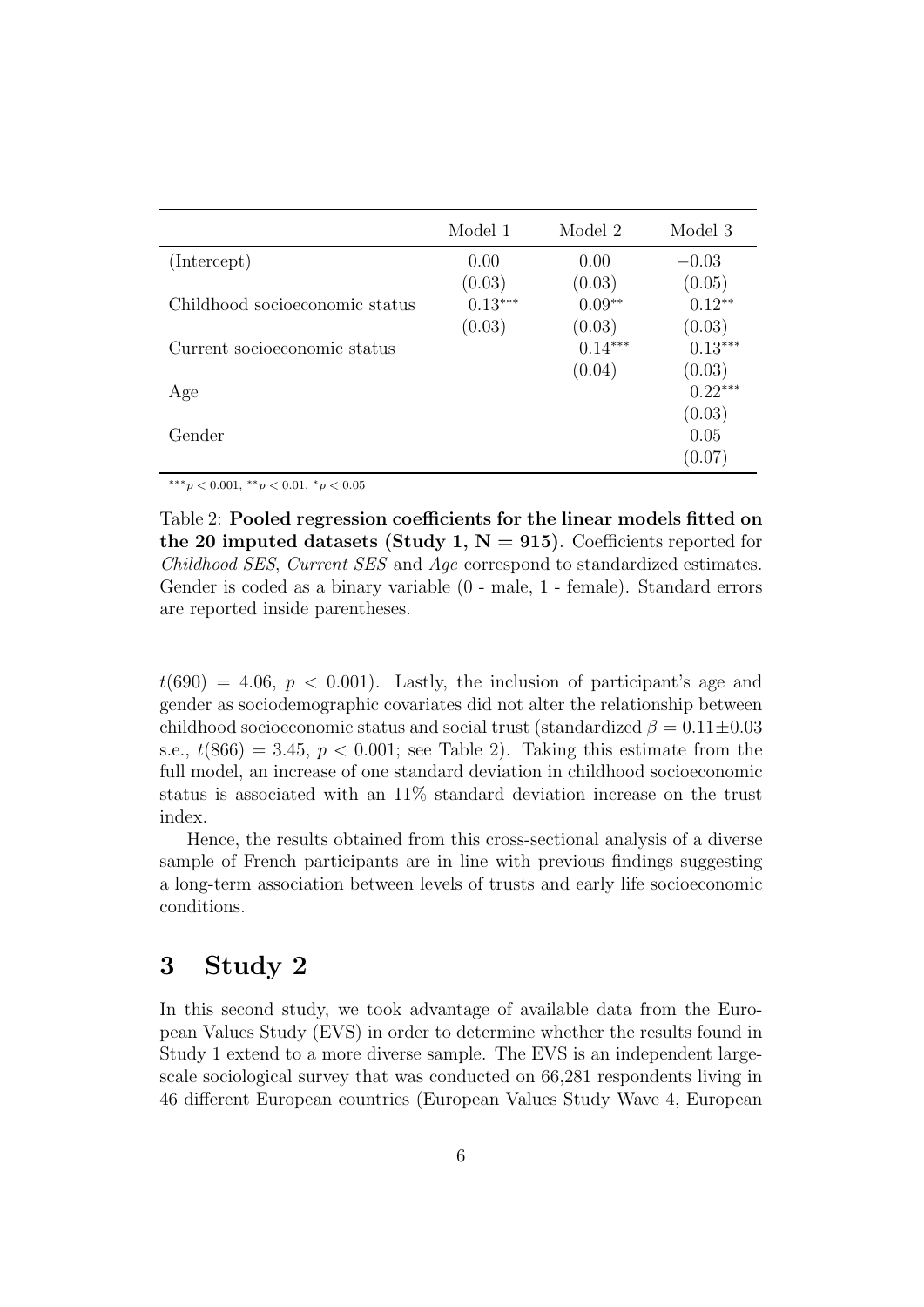Values Study Longitudinal DataFile 1981-2008 (EVS 1981-2008), 2015).

### 3.1 Materials and Methods

#### 3.1.1 Study sample and selected variables

The analysis reported here was performed on Wave 4 of the European Values Study (between years 2008 and 2010) and included 66281 respondents distributed in 46 countries (mean number of respondents per country: 1441  $\pm$  13.86 s.e.). The European Values Study questionnaire includes the three measures of social trust presented in the previous study, which were thus used in the same way to compute a trust index.

A single proxy for participants' socioeconomic status during childhood was obtained by adding up standardized answers to the questions  $"Parent(s)$ had problems replacing broken things" and "Parent(s) had problems to make ends meet", both given on the same scale (1 - Yes, 2 - To some extent, 3 - A little, 4 - Not at all), as well as the highest level of education achieved by one of their parents (given on a scale ranging from 1 - Inadequately completed elementary education to  $8$  - University with degree).

On the other hand, participants' current socioeconomic status was captured by a composite index calculated by summing standardized scores for relative personal income  $(1 - Low, 2 - Middle, 3 - High)$  and educational level (given on the same scale as their parents' educational level).

### 3.1.2 Analysis

Again, the R package mice was used to generate 20 complete datasets and the results for the regression models were pooled across imputed datasets using the mitml package. To account for the fact that participants from the EVS are nested within countries, we fitted mixed effects models with the nlme package with a random intercept and a random slope for the effect of childhood SES. As in study 1, we fitted a series of three separate models that respectively included as predictors, childhood socioeconomic status, childhood and current socioeconomic status, the two socioeconomic status indices as well as age and gender as demographic variables.

### 3.2 Results

Descriptive statistics for the variables included in the analyses are reported in Table 3, while Table 4 provides the regression estimates for the full model.

In line with the results obtained in Study 1, we found a positive association between childhood socioeconomic status and social trust in adulthood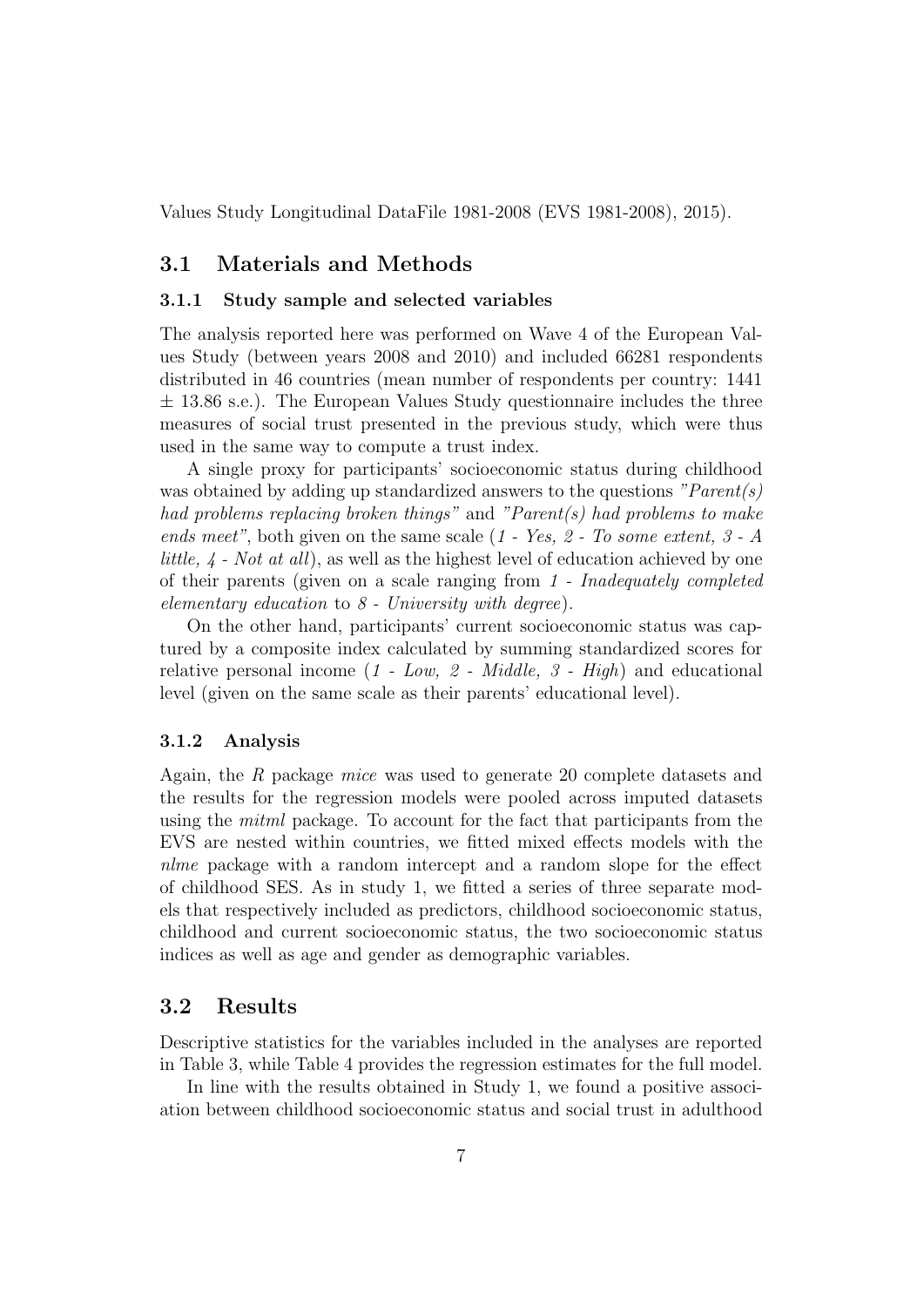| Statistic                      | Mean  | St. Err. | Min      | Median  | Max  |
|--------------------------------|-------|----------|----------|---------|------|
| Age                            | 46.81 | 0.07     | 15       | 46      | 108  |
| Gender                         | 0.56  | 0.00     | $\theta$ | 1       | 1    |
| Troubles replacing             |       |          |          |         |      |
| broken things                  | 2.68  | 0.00     |          | 3       | 4    |
| Troubles making                |       |          |          |         |      |
| ends meet                      | 2.75  | 0.00     | 1        | 3       | 4    |
| Parents' educational           |       |          |          |         |      |
| level                          | 3.74  | 0.01     | 1        | 3       | 8    |
| Income                         | 1.94  | 0.00     | 1        | 2       | 3    |
| Educational level              | 4.94  | 0.01     |          | 5       | 8    |
| Childhood socioeconomic status | 0.00  | 0.01     | $-4.26$  | 0.13    | 4.26 |
| Current socioeconomic status   | 0.00  | 0.01     | $-3.20$  | 0.10    | 2.89 |
| Trust index                    | 0.00  | 0.01     | $-3.82$  | $-0.26$ | 5.54 |

Table 3: Descriptive statistics for the variables included in the full model (Study 2, N=66,281, 37,118 females) Childhood socioeconomic status is a composite index corresponding to the sum of the variables Troubles replacing broken things, Troubles making ends meet and Parents' educational level after standardization. Similarly, Current SES is a composite index computed from the variables Educational level and Income. Trust index again corresponds to the sum of the standardized responses of participants to the three trust questions.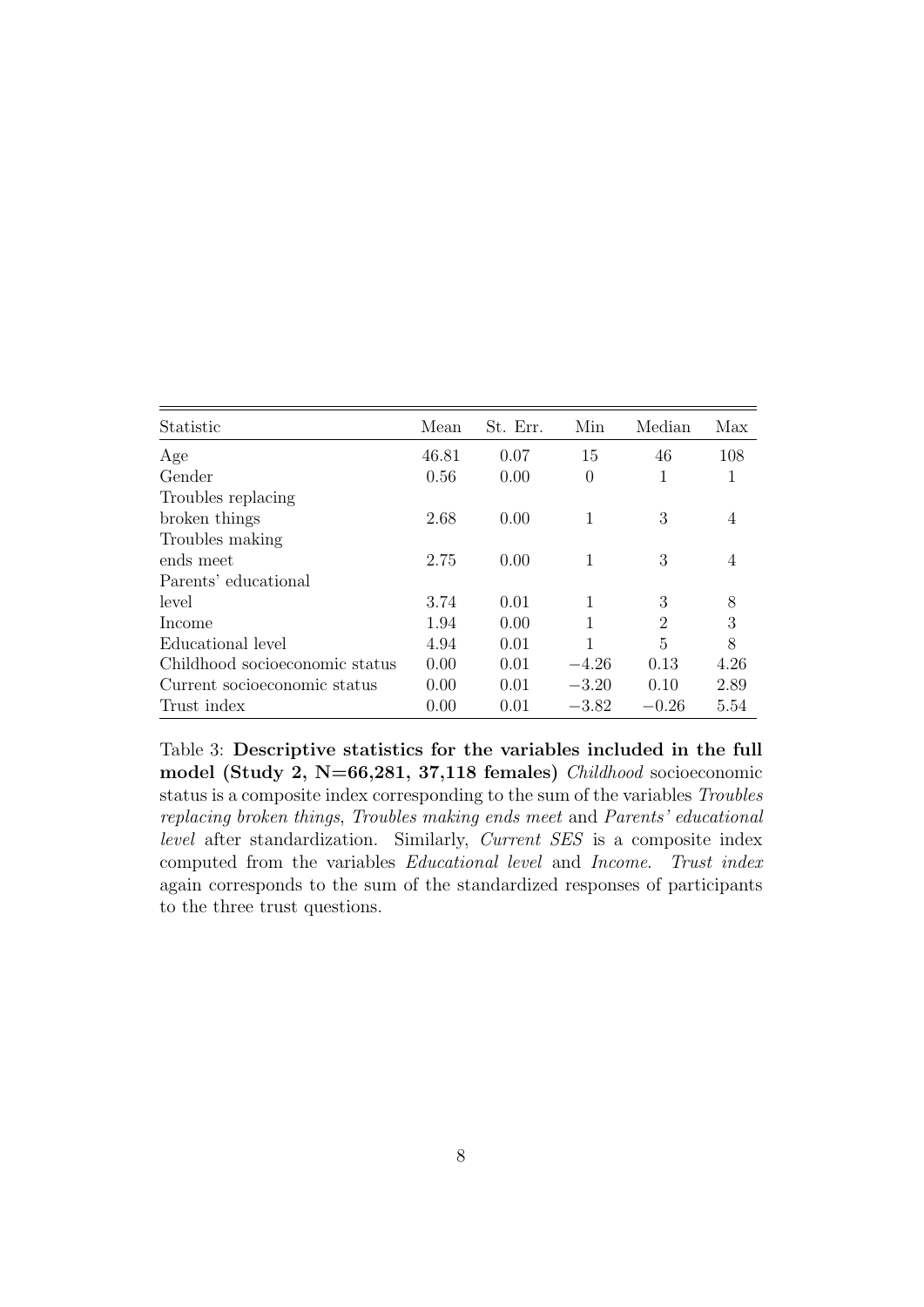|                                | Model 1   | Model 2   | Model 3   |
|--------------------------------|-----------|-----------|-----------|
| (Intercept)                    | 0.02      | 0.02      | $-0.07$   |
|                                | (0.06)    | (0.06)    | (0.06)    |
| Childhood socioeconomic status | $0.06***$ | $0.03***$ | $0.44***$ |
|                                | (0.01)    | (0.01)    | (0.01)    |
| Current socioeconomic status   |           | $0.09***$ | $0.11***$ |
|                                |           | (0.01)    | (0.01)    |
| Age                            |           |           | $0.07***$ |
|                                |           |           | (0.01)    |
| Gender                         |           |           | $0.06***$ |
|                                |           |           | (0.01)    |
| Random intercept               | 0.18      | 0.18      | 0.17      |
| Random slope (childhood SES)   | 0.002     | 0.002     | 0.002     |
| Residuals                      | 0.83      | 0.82      | 0.81      |
| Number of observations         |           | 66281     |           |
| Number of groups               |           | 46        |           |

∗∗∗p < 0.001, ∗∗p < 0.01, <sup>∗</sup>p < 0.05

Table 4: Pooled regression coefficients for the linear models fitted on the 20 imputed datasets (Study 2,  $N = 66,281$ ). Coefficients reported for Childhood SES, Current SES and Age correspond to standardized estimates. Gender is coded as a binary variable (0 - male, 1 - female). Standard errors are reported inside parentheses. Variance components for the random intercept and slope for the effect of Childhood SES for the 46 countries are also reported.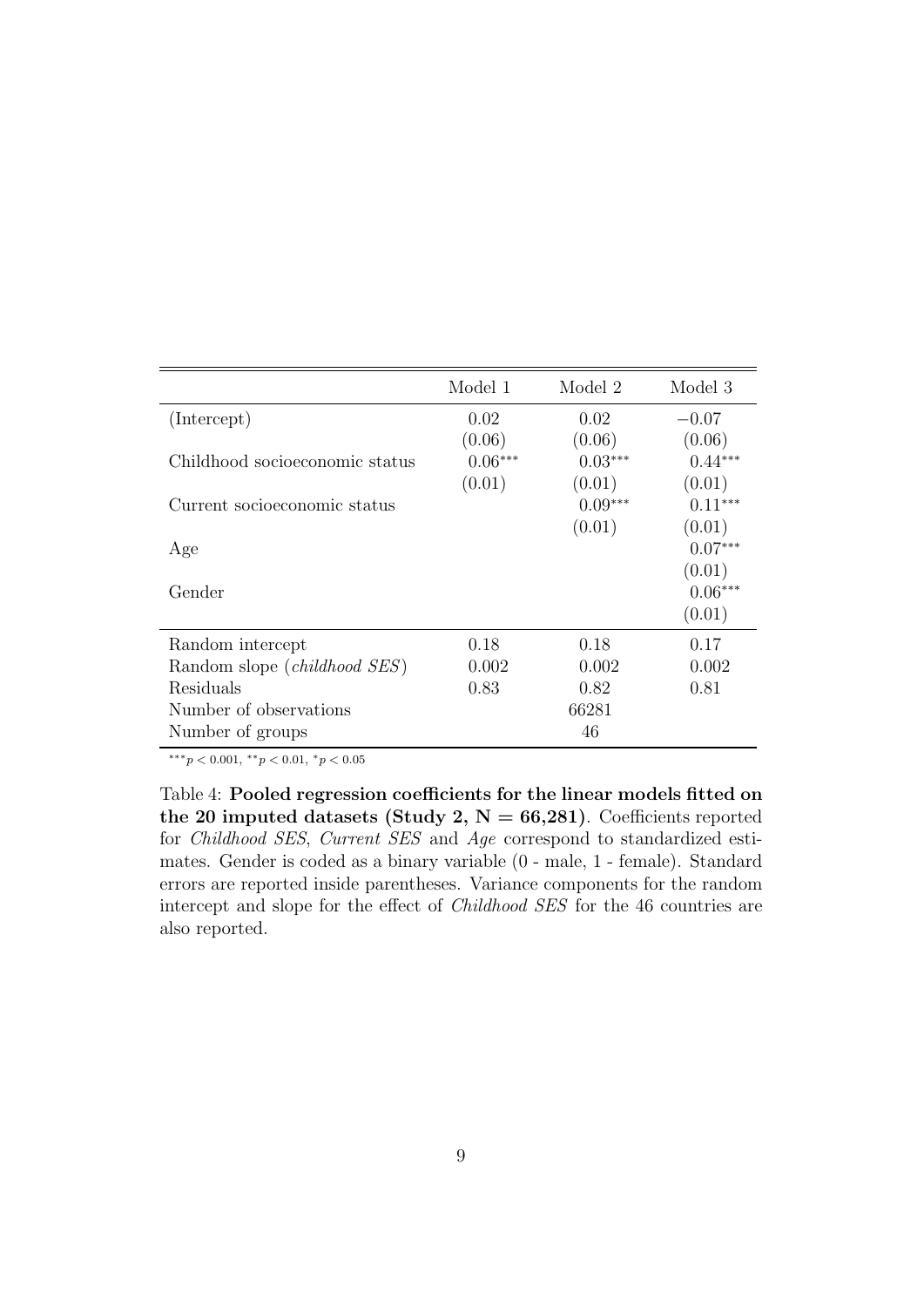(standardized  $\beta = 0.06 \pm 0.007$  s.e.,  $t(25080) = 8.42$ ,  $p < 0.001$ ). This association between childhood socioeconomic status and adult social trust holds when including adult socioeconomic status: while participants with higher current socioeconomic status exhibit greater social trust (standardized  $\beta = 0.09 \pm 0.004$  s.e.,  $t(870) = 21.70$ ,  $p < 0.001$ ), a higher childhood socioeconomic status is associated with greater social trust even when adult socioeconomic status is taken into account (standardized  $\beta = 0.026 \pm 0.007$ s.e.,  $t(10952) = 3.60, p < 0.001$ . In the full model including participants' age and gender as covariates, the relationship is similar, with an increase of one standard deviation in childhood socioeconomic status being associated with a 4.4% standard deviation increase on the trust index (standardized  $\beta = 0.044 \pm 0.007$  s.e.,  $t(10396) = 5.93$ ,  $p < 0.001$ ; see Table 4).

# 4 Study 3

In this section, we report results from an online study that further investigated the links between childhood/current socioeconomic status and social trust in an experimental setting. We tested whether participants with higher socioeconomic status in childhood would be more willing to invest in a series of trust games. In addition, we manipulated both the stakes of the game and reciprocation probability.

We hypothesized that individuals with a lower socioeconomic status would display decreased willingness to play, particularly in high stakes and more uncertain games, due to a lesser ability to absorb losses. This led us to the following predictions regarding our participants' behaviour in the games: i) all participants will prefer to invest in partners with a good cooperation history, yielding a positive main effect of reciprocation probability; ii) participants with a higher childhood socioeconomic status will be more willing to play the games, yielding a positive main effect of childhood SES; iii) participants with a higher childhood socioeconomic status will be more willing to invest in high stakes and more uncertain games, resulting in significant childhoodSES ∗ stakes and childhoodSES ∗ reciprocationprobability interactions .

The experiment was run on a sample of 60 participants, and was then replicated on an independent sample of 75 participants.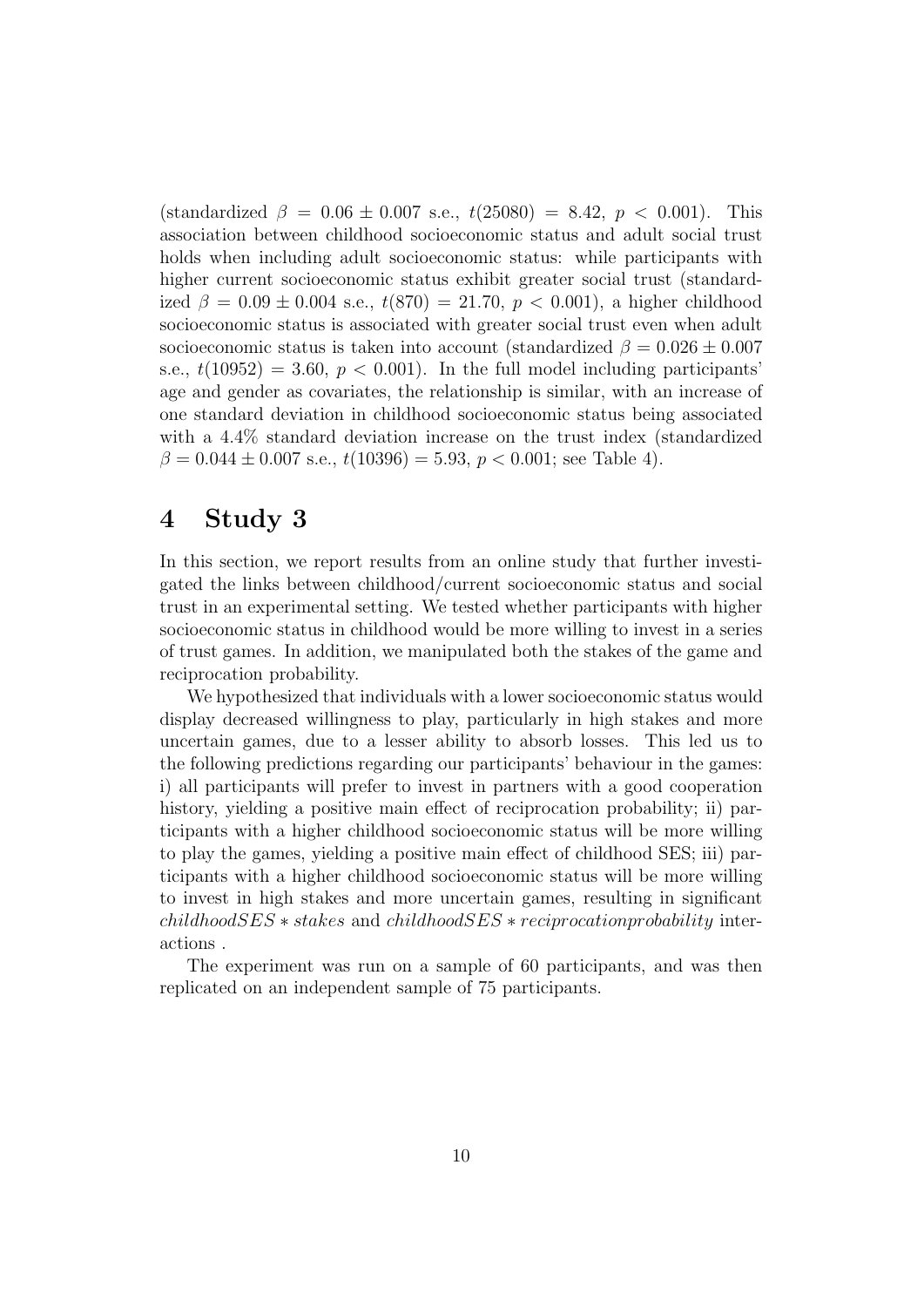### 4.1 Materials and Methods

#### 4.1.1 Overall design and procedure

English-speaking participants were recruited via the online platform Prolific academic. Data collection was stopped once a sample of 60 participants (27 females; participants aged 18 to 63 years old,  $mean = 33 \pm 1.28$  s.e.) who accurately performed the 15-minutes online experiment was reached. Our a priori inclusion criteria was that participants needed to provide correct answers during the last of two training sessions, and had a reaction time above 200ms on at least 90% of their trials.

Participants were paid £1.5 for their participation and could win an additional £1 bonus depending on the outcomes of the game. The experiment was programmed on Qualtrics and consisted of three independent parts: a trust game, a socio-economic and personality questionnaire, and a face evaluation task that was included to provide pilot data for an unrelated project. The questionnaires were always presented last, while the face evaluation task and trust game were presented in a random order across participants. To assess the robustness of the patterns obtained in this experiment, a replication study was conducted on a sample of 75 participants recruited on the same online platform (27 females; participants aged 18 to 65 years old,  $mean = 34 \pm 12$ sd).

### 4.1.2 Variables of interest

Childhood and current SES Participants' childhood and current socioeconomic status were measured using the 3-item scales (Griskevicius et al., 2011) described in the first study (although answered this time on a 1-10 scale). Again, in both cases, the average across the three items was computed to obtain single indices.

Objective social trust Participants' willingness-to-play in a series of trust games was used as an objective proxy for social trust. 16 independent games were presented sequentially to the participants, involving a different partner each time. At the beginning of the experiment, participants were informed that the tokens collected at the end of the task would be transformed into a real money bonus (1 token  $= \pounds 0.1$ ). Then, for every game, participants received five tokens, corresponding to a bonus payment of 50 cents. They also saw a screen indicating the probability of reciprocation of the partner (65, 70, 75 or 80%) and the amount of tokens (1, 2, 3 or 5) required to play the game (i.e. what they had to give to interact with this particular social partner). For each of the sixteen games, participants had to indicate their willingness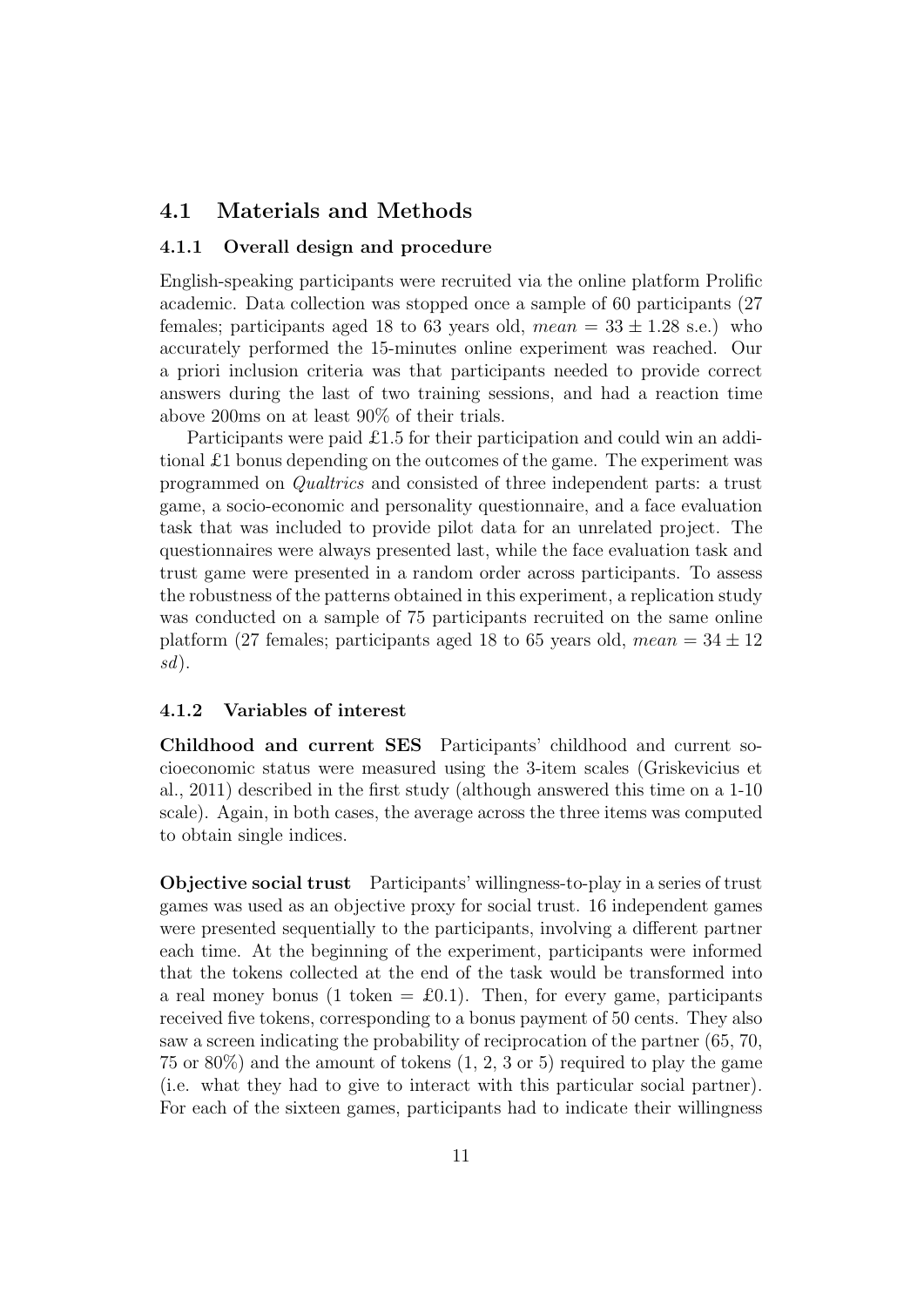to play with the presented partner by answering the question "How much do you want to play with this partner?", using a 9-point scale ranging from "not at all" to "extremely". Playing the game meant accepting to transfer the associated number of tokens (i.e. the stakes) to the other player. The partner would then receive three times the amount of tokens invested, before deciding whether or not to reciprocate by giving back half of the new total of tokens to the other player, or to defect by keeping all tokens.

Importantly, in order to control for the probability of reciprocation and the stakes associated with each partner, the partners were simulated by a computer program. In order to avoid learning effects, participants did not get feedback about the partner's choice to reciprocate or not. Instead, one game was randomly selected to calculate the bonus that would be added to the participants' payment at the very end of the experiment (once participants had indicated their willingness-to-play for all 16 trust games). To do so, a random number between 1 and 9 was drawn; if this number was below the participant's willingness-to-play, the game was played and the partner's decision to reciprocate was simulated based on her reciprocation probability. If the random number was above the participant's willingness-to-play, the game was not played and the participant kept his/her 5 tokens. Finally, the resulting number of bonus tokens and the corresponding amount in pounds that would be added to the participant's payment was revealed on the final screen.

Self-reported social trust In the replication study, social trust was also measured subjectively based on participants' answer to the survey item 'Generally speaking, would you say that most people can be trusted or that you can't be too careful in dealing with people?', on a 1-10 scale.

#### 4.1.3 Analysis

Individual scores for "willingness-to-play" for the sixteen games were used as our dependent measure of social trust, while stakes and probability of reciprocation of the games, childhood/current socioeconomic status and age were all standardized and used as predictors. Because willingness-to-play was measured sixteen times for each participants, individual scores were analyzed using a mixed effects linear regression model with a random intercept and random slopes on the effects of stakes and probability, with participants' ID as the grouping variable. Childhood socioeconomic status, current socioeconomic status, age and gender on the other hand were incorporated as between-subject regressors.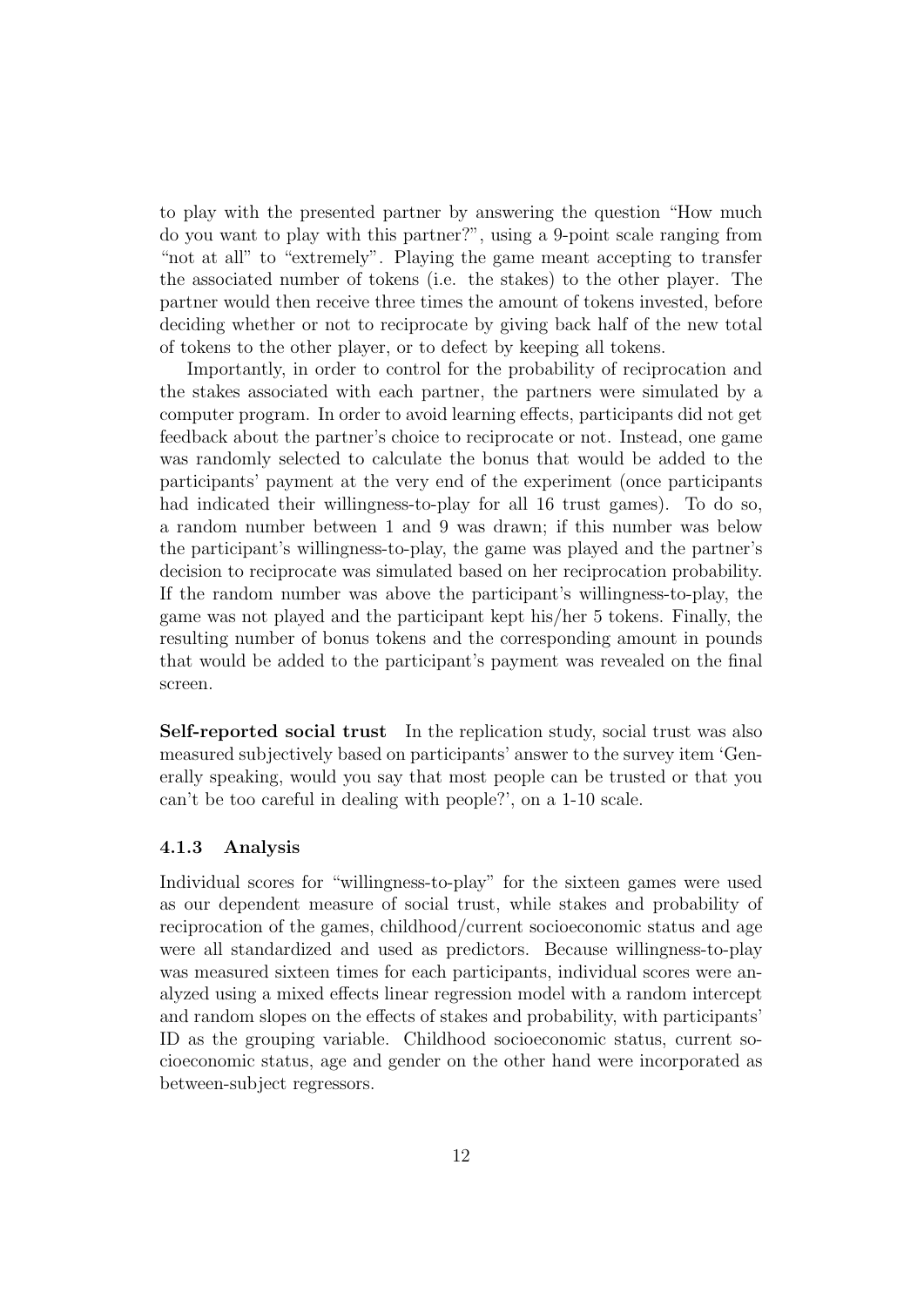To test the hypothesis of a greater sensitivity to the stakes and uncertainty among low socioeconomic status participants, interaction terms between childhood/current socioeconomic status and the parameters of the game were also included in a second model. The model without interaction was fitted to the data from both the original and the replication studies. The results for the original study are detailed in the next section. Following the approach detailed in (Braver et al., 2014), the parameters and their standards errors obtained from the replication study were used in combination with those from the original study to conduct a cumulative meta-analysis.

Finally, in addition to the previous analysis, the self-reported measure of trust available in the replication study was also analyzed using a simple linear regression model, taking childhood, current socioeconomic status, age and gender as regressors. Its correlation with average willingness-to-play is also reported.

### 4.2 Results

Descriptive statistics for the variables used in the models for the original sample are provided in Table 5 and in Table 6 for the replication sample.

| Statistic                      | Mean  | St. Err. | Min  | Median | Max  |
|--------------------------------|-------|----------|------|--------|------|
| Age                            | 33.43 | 1.28     | 18   | 31.5   | 63   |
| Childhood socioeconomic status | 13.62 | 0.85     |      | 14     | 25   |
| Adult socioeconomic status     | 13.77 | 0.88     |      | 14     | 27   |
| Average willingness            |       |          |      |        |      |
| to play                        | 6.02  | 0.19     | 1.00 | 628    | 9.00 |

Table 5: Descriptive statistics for the variables included in the original trust game experiment (Study 3,  $N=60$ , 27 females) As in the first study, Childhood and Adult SES are computed from the corresponding 3-items scale, ranging from 1 to 10. Average willingness to play is taken across the 16 trust games series for each participant.

As expected, we found a positive main effect of reciprocation probability on willingness-to-play, meaning that participants preferred to invest in games involving partners with a good cooperation record (original sample:  $\beta =$  $0.94 \pm 0.08$ ,  $t(898) = 11.9$ ,  $p < 0.001$ ; replication sample:  $\beta = 0.74 \pm 0.08$ ,  $t(1123) = 8.79, p < 0.001$ . Furthermore, in line with our main hypothesis, results found in the original sample indicate that participants with a higher childhood socioeconomic status were more willing to play overall, even after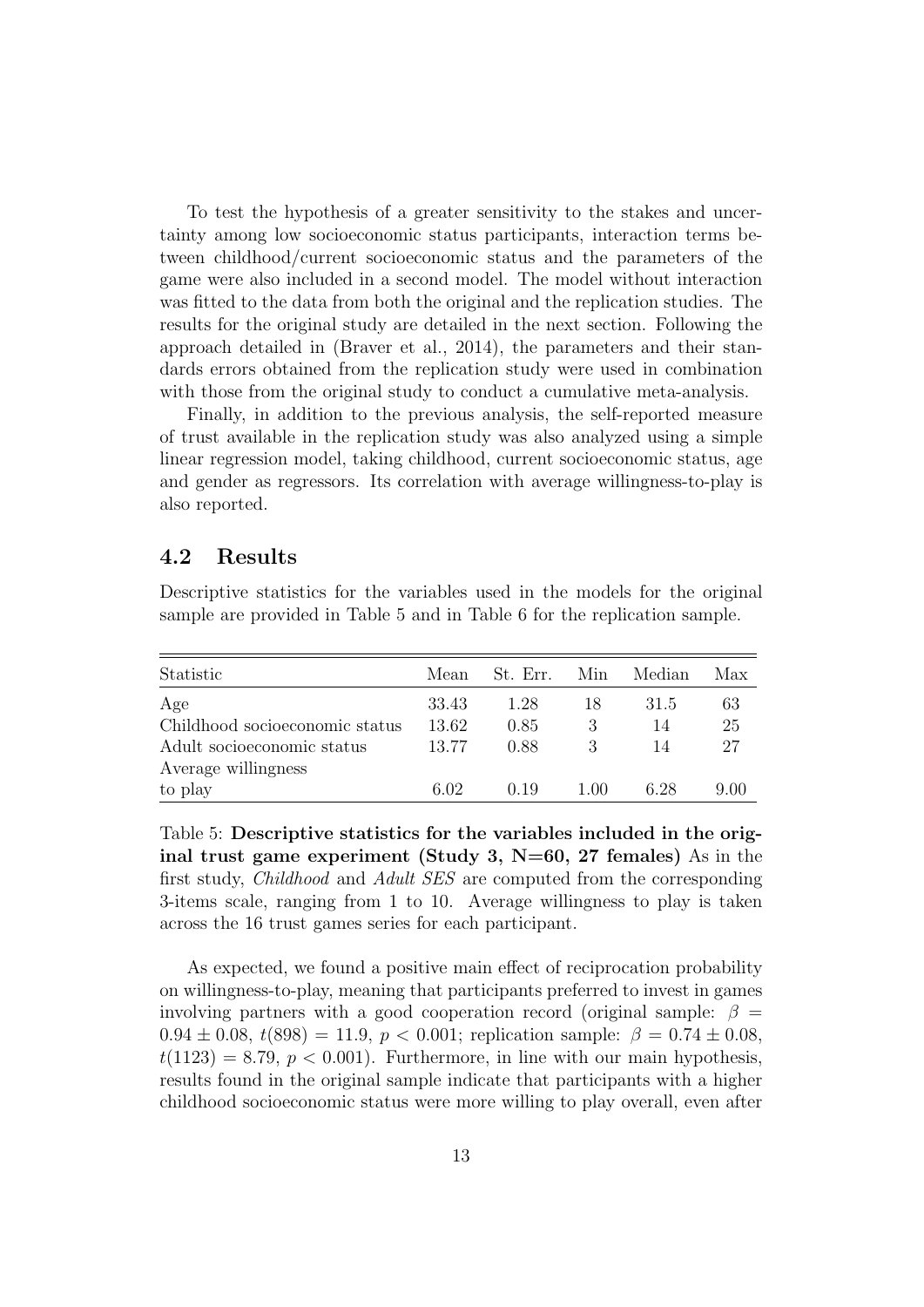adjusting for current socioeconomic status ( $\beta = 0.67 \pm 0.18$ ,  $t(55) = 3.78$ ,  $p <$ .001). Although the association was in the same direction for the replication sample, the relationship was not significant  $(\beta = 0.31 \pm 0.16, t(70) = 1.92, p =$ .06). On the other hand, the association between childhood socioeconomic status and the declarative measure of social trust found in the replication study is consistent with our previous results  $(\beta = 1.01 \pm 0.30, t(70) = 3.36,$  $p = 0.001$ . It is worth noting that both measures of trust (behavioral and declarative) were positively correlated ( $\rho = 0.32$ ,  $p = .005$ ).

Contrary to our last prediction, there was no significant interaction of childhood socioeconomic status with either stakes or reciprocation probability: childhood SES\*stakes (original sample:  $\beta = -0.04 \pm 0.10$  s.e.,  $t(894) = -0.42$ ,  $p = .67$ ; replication sample:  $\beta = 0.03 \pm 0.10$ ,  $t(1119) =$ 0.29,  $p = .77$ ) and childhood SES<sup>\*</sup>reciprocation probability (original sample:  $\beta = -0.06 \pm 0.08$  s.e.,  $t(894) = -0.79$ ,  $p = .43$ ; replication sample:  $\beta = 0.02 \pm 0.09$ ,  $t(1119) = 0.19$ ,  $p = .85$ )

Interestingly, in contrast with the first two studies, current socioeconomic status had no significant associations with the experimental measure of trust, neither as a main effect  $(\beta = -0.01 \pm 0.18, t(55) = -0.03, p = .98;$  replication sample:  $\beta = -0.15 \pm 0.16$ ,  $t(70) = -0.97$ ,  $p = .34$ ), nor through interaction terms: current SES\*stakes (original sample:  $\beta = 0.16 \pm 0.10$ ,  $t(894) = 1.66$ ,  $p = .10$ ; replication sample:  $\beta = -0.03 \pm 0.10, t(1119) = -0.29, p = .77$  and current SES\*reciprocation probability (original sample:  $\beta = -0.08 \pm 0.08$ ,  $t(894) = -1.0, p = .31;$  replication sample:  $\beta = -0.02 \pm 0.09, t(1119) =$  $-0.2, p = .79$ ).

| Statistic                      | Mean  | St. Err. | Min  | Median | Max  |
|--------------------------------|-------|----------|------|--------|------|
| Age                            | 34.27 | 1.46     | 18   | 33     | 65   |
| Childhood socioeconomic status | 13.72 | 0.69     |      | 15     | 27   |
| Adult socioeconomic status     | 15.03 | 0.73     |      | 15     | 27   |
| Willingness to play            | 6.03  | 0.15     | 2.56 | 6.25   | 9.00 |
| Self-reported social trust     | 4.96  | 0.30     |      | 4      | 10   |

Table 6: Descriptive statistics for the variables included in the replication trust game experiment (Study 3,  $N=75$ , 27 females) As in the first study, Childhood and Adult SES are computed from the corresponding 3-item scale, ranging this time from 1 to 10. Average willingness to play is taken across all sixteen trust games for each participant. Self-reported social trust corresponds to participants' response to the general trust question.

Finally, the results of the cumulative meta-analysis based on the com-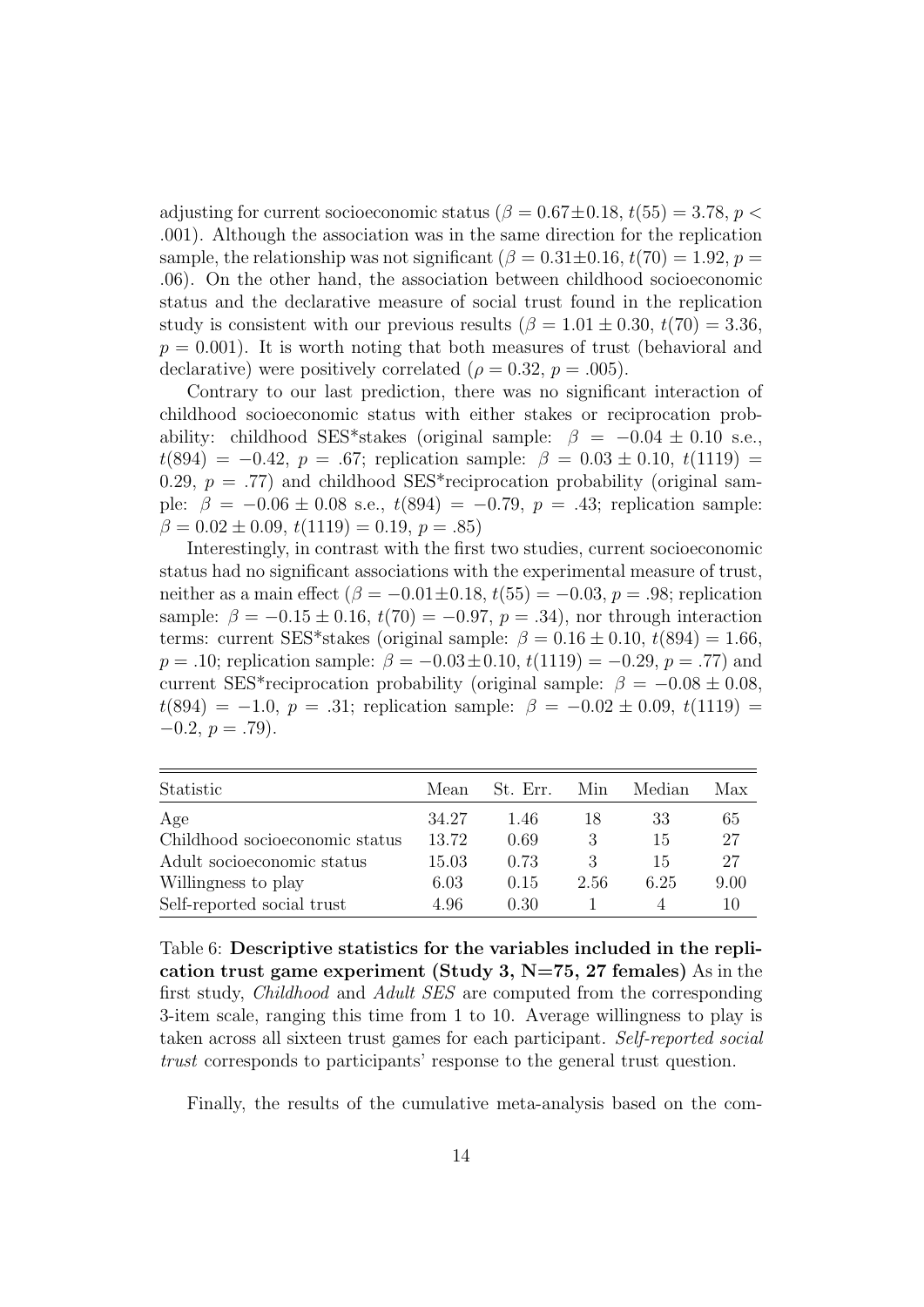bination of the parameters and standard errors obtained from the original and replication samples, support a significant association between childhood socioeconomic status and willingness-to-play ( $\beta = 0.49 \pm 0.12$ ,  $z = 4.20$ ,  $p < 0.001$ ; see Figure 1). All the other relationships obtained from the meta-analysis were consistent with the patterns described for the original and replication samples (Table 7).



Figure 1: Participants' average willingness-to-play against childhood SES. Willingness-to-play for each participant corresponds to the average value obtained across the sixteen independent trust games, ranging from 1 to 9. Observations and statistics represented in blue and yellow are respectively for the original and the replication samples. The  $R$  coefficients reported are pearson's correlation coefficients with associated p-values. Regression lines correspond to a simple regression model with average willingness-to-play as the dependent variable and Childhood SES index (based on the 3-items 1-10 scales) as the only regressor.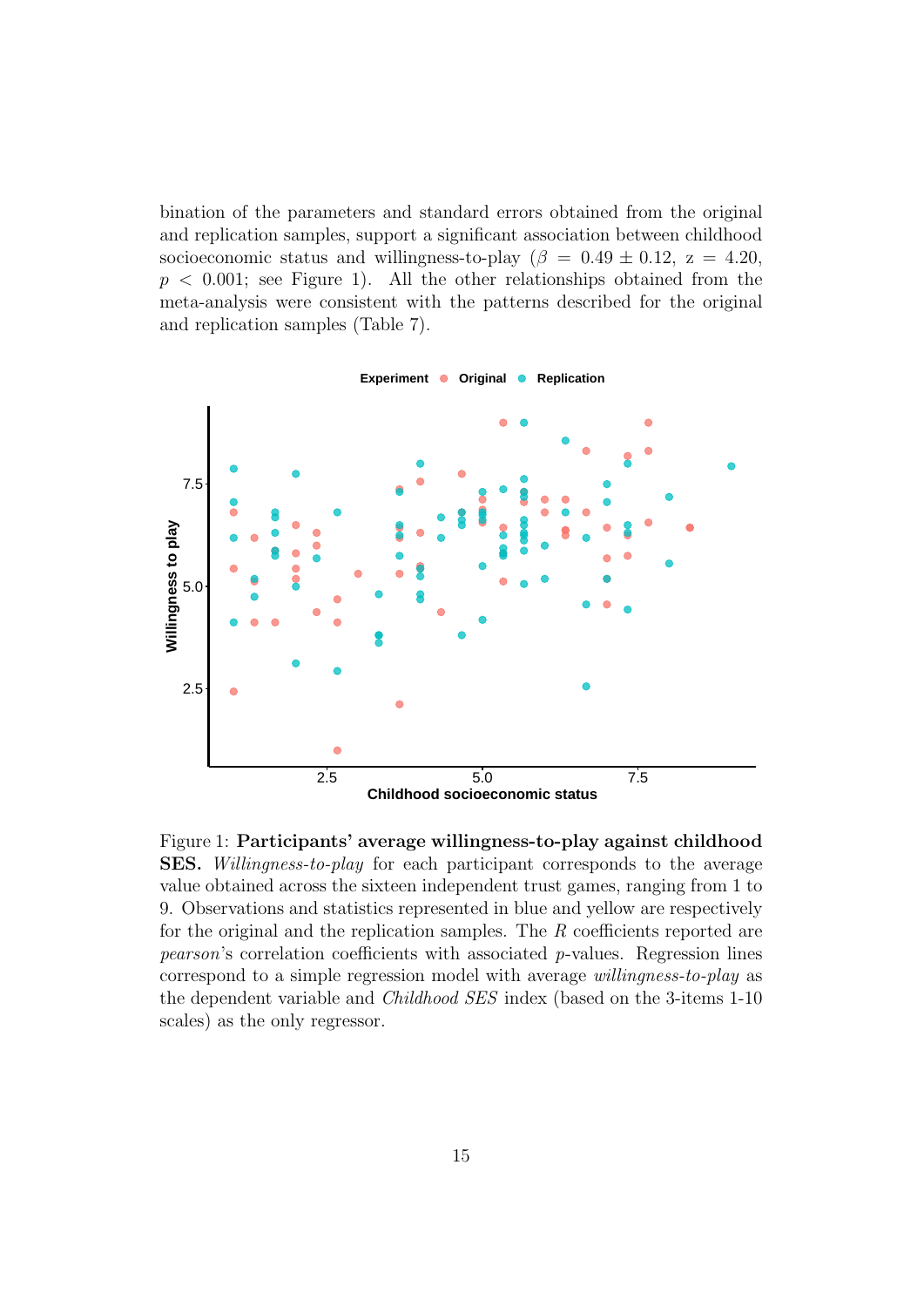| Meta-analysis                                          | Model 1   | Model 2   |
|--------------------------------------------------------|-----------|-----------|
| (Intercept)                                            | $6.20***$ | $6.20***$ |
|                                                        | (0.35)    | (0.35)    |
| Childhood socioeconomic status                         | $0.47***$ | $0.48***$ |
|                                                        | (0.12)    | (0.12)    |
| Adult socioeconomic status                             | $-0.09$   | $-0.07$   |
|                                                        | (0.12)    | (0.12)    |
| Stake                                                  | 0.01      | $-0.00$   |
|                                                        | (0.07)    | (0.07)    |
| Reciprocation probability                              | $0.84***$ | $0.85***$ |
|                                                        | (0.06)    | (0.06)    |
| Age                                                    | $-0.06$   | $-0.05$   |
|                                                        | (0.11)    | (0.11)    |
| Gender                                                 | $-0.12$   | $-0.12$   |
|                                                        | (0.23)    | (0.23)    |
| Childhood SES*Stake                                    |           | $-0.01$   |
|                                                        |           | (0.07)    |
| Childhood SES*Reciprocation probability                |           | $-0.03$   |
|                                                        |           | (0.06)    |
| Adult SES*Stake                                        |           | 0.07      |
|                                                        |           | (0.07)    |
| Adult socioeconomic status * Reciprocation probability |           | $-0.06$   |
|                                                        |           | (0.06)    |

∗∗∗p < 0.001, ∗∗p < 0.01, <sup>∗</sup>p < 0.05

Table 7: Meta-analytic regression coefficients for the linear models fitted on the trust game data (Study 3, Original sample:  $N = 60$ , **Replication sample:**  $N=75$ ). Model 1 includes all main effects, while model 2 adds the interactions between the parameters of the games and the socioeconomic status variables. Fixed effects estimates reported are standardized except for Gender, which is coded as a binary variable (0 - male, 1 - female). Standard errors are reported inside parentheses.

# 5 General discussion

The studies reported in this paper investigate the relationship between social trust and early life socioeconomic status. In all three studies, we found a consistent association between lower socioeconomic status during childhood and lower social trust during adulthood, even after adjusting for participants' current socioeconomic status, as well as age and gender. Besides self-reported measures of social trust, we also found an association between participants'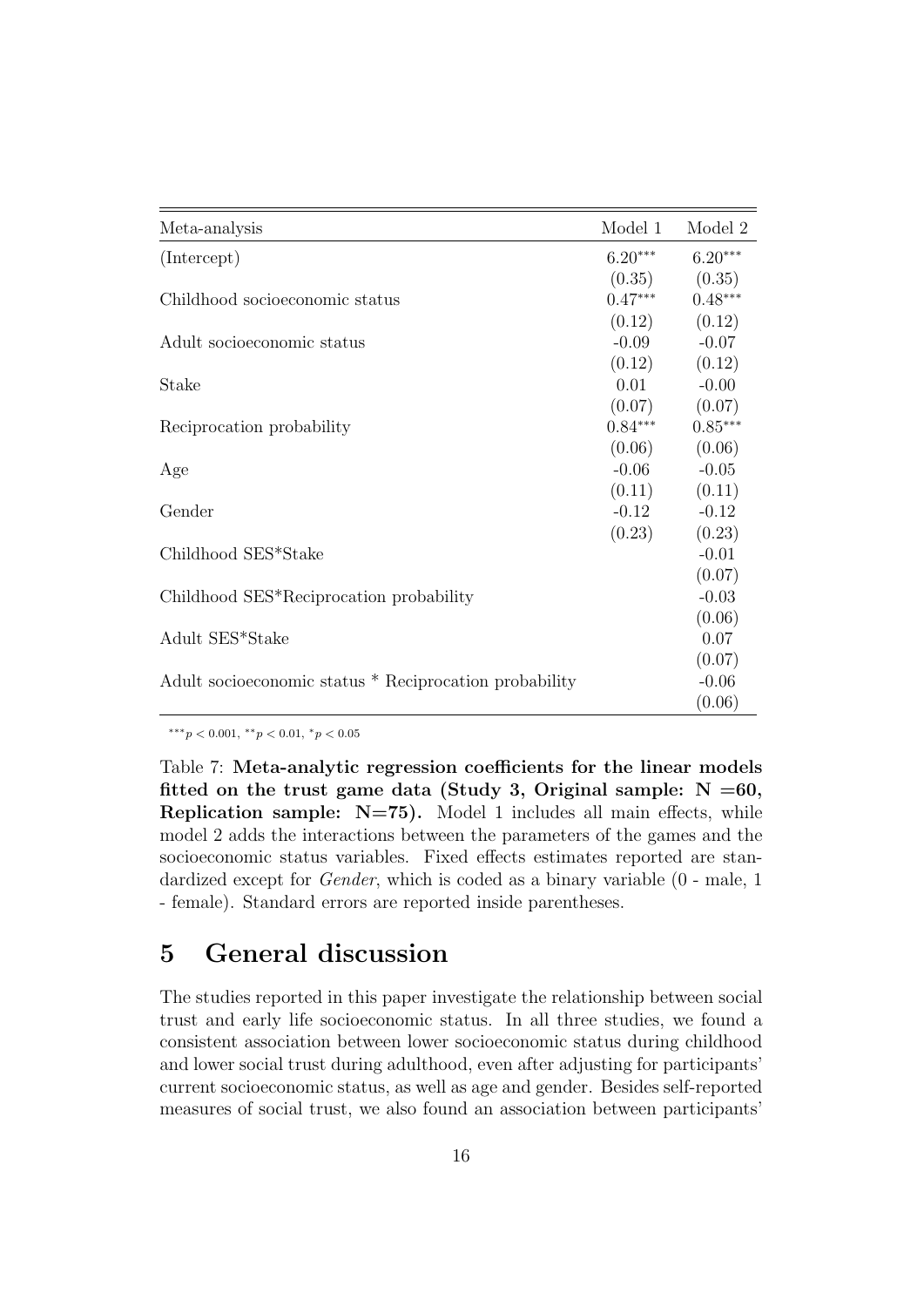childhood socioeconomic status and their willingness to invest in a trust game. This finding suggests that the relationship observed between childhood socioeconomic status and social trust measured via subjective questionnaires can be extended to actual behaviours in economic games.

These results are in line with earlier findings regarding the origins of social trust (H¨orl et al., 2016; Petersen and Aarøe, 2015) and further support the emerging consensus that higher levels of cooperation are associated with higher socioeconomic status in a range of settings (dictator game, prisoner's dilemma, lost letter, declarative reports and questionnaires; see for example Brandt et al. (2015), Falk and Zehnder (2007), Holland et al. (2012), Korndörfer et al.  $(2015)$ , Nettle et al.  $(2011)$ , Safra et al.  $(2017)$ , and Silva and Mace (2014, 2015)). Overall, these empirical results are of central importance to understand the dynamics of democratic societies because they provide suggestive evidence of a long-lasting association between socioeconomic conditions and social and political behavior.

Several psychological mechanisms might underlie this association. One compelling hypothesis is that exposure to deprivation biases individuals' preferences towards short-term benefits (Pepper and Nettle, 2017). Empirically, this idea is backed by multiple studies showing a correlation between higher socioeconomic status and decreased delay discounting. For instance, Green et al. (1996), Harrison et al. (2002), and Bruderer Enzler et al. (2014) found less discounting among high-income participants. A similar trend has also been documented with individuals' level of education, such that a higher level of education is associated with lower temporal discounting (Bruderer Enzler et al., 2014; Jaroni et al., 2004; Lee et al., 2013).

Theoretically, this shift towards more immediate rewards in deprived ecologies can reflect an appropriate response to an unpredictable future (Pepper and Nettle, 2017) or high waiting costs due to a lack of capital (Mell et al., 2017, 2019). In both cases, the association between deprivation and shorter time horizon is likely to affect social trust. Mathematical models of human cooperation by reciprocity suggest that variations in cooperation might depend on individuals' time preferences (Leimar and Hammerstein, 2001; Nowak and Sigmund, 2005). The reason is that cooperation is a futureoriented strategy: in the short-term, it is more advantageous to cheat others and get an immediate but smaller benefits. In the longer term, however, it is more advantageous to refrain from cheating, have a good reputation, and reap the more distant but greater benefits of sustained cooperation. In line with this idea, a number of studies have demonstrated an association between patience and cooperation in the lab as well as in large scale surveys on real-life attitudes and behaviours (Curry et al., 2008; Harris and Madden, 2002; Lettinga et al., 2019).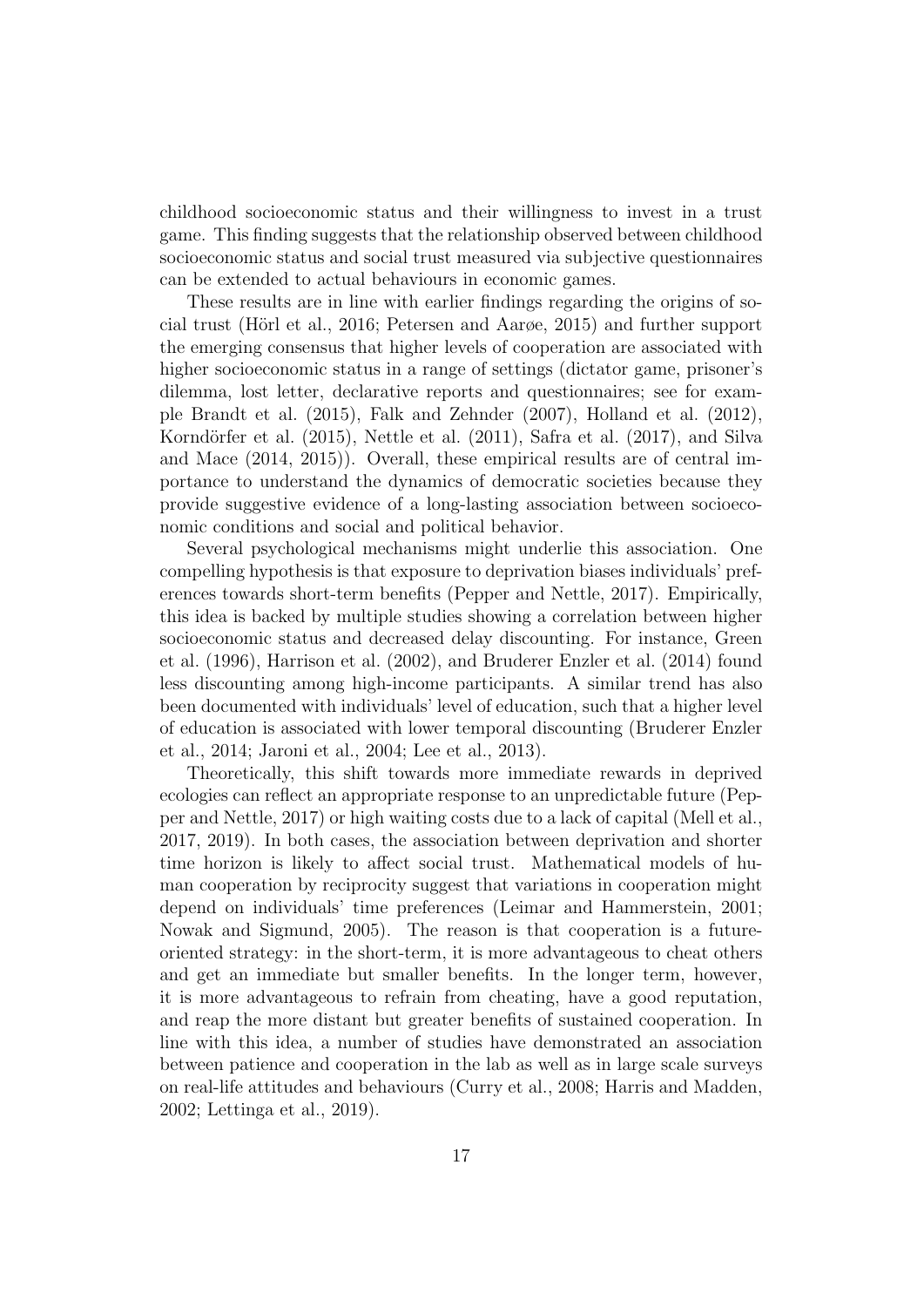Another causal channel between deprivation and trust is risk aversion. Empirical studies demonstrate that risk aversion for a range of investments decreases with socioeconomic status (Amir et al., 2018; Haushofer and Fehr, 2014), which may reflect the fact that a greater access to resources provides a buffer against losses, thus reducing individuals' sensitivity towards risky investments. In the social realm, a lower level of risk aversion might lead to a higher level of social trust by reducing the perceived cost of misjudging social partners and being cheated in cooperative interactions. On the other hand, because lower socioeconomic status individuals are less able to absorb losses when partners do not cooperate, they should also be more risk-averse in social situations. This perspective predicts that lower socioeconomic status people will err on the side of caution and be more biased to believe that others are generally untrustworthy. The true proportion of selfish individuals might not correspond to their belief, but this error management strategy (Haselton and Nettle, 2006) would contribute to shielding them from the costs of exploitation, which is proportionally greater for them than it is for people with more resources. According to this view, people living in lower socioeconomic status neighborhoods should adjust their social trust levels to match an environment where cooperation is truly more risky.

Regarding the causal role of risk, we hypothesized that individuals of low socioeconomic status would be less willing to engage in high-risk (*i.e.*) low-reciprocation probability) and high-stakes interactions due to a lesser ability to absorb losses. Yet, we did not find supporting evidence for an interaction between socioeconomic status and participants' sensitivity to the risk and stakes of the games. Additional research is therefore needed to test whether other designs might be better suited to explore these more finegrained properties of risk management strategies.

Overall, there are theoretical and empirical reasons to predict that differences in both time and risk preferences among people of varying socioeconomic status should have convergent effects on social trust. Our results are in line with this broad framework and suggest that social trust could be added to the growing list of social, economic and individual behaviours that are impacted by early life adversity (Pepper and Nettle, 2017). Importantly, our results also provide suggestive evidence that this effect is not circumscribed in time but that there are potentially long-lasting effects of economic changes on political and social attitudes. Future research should investigate whether these results generalize beyond generalized social trust and extend to individuals various social circles (e.g., family, foreigners or the government). Prior research has indeed shown that the level of trust in different social circles are associated with different political outputs (Hetherington and Husser, 2012; Wals et al., 2015).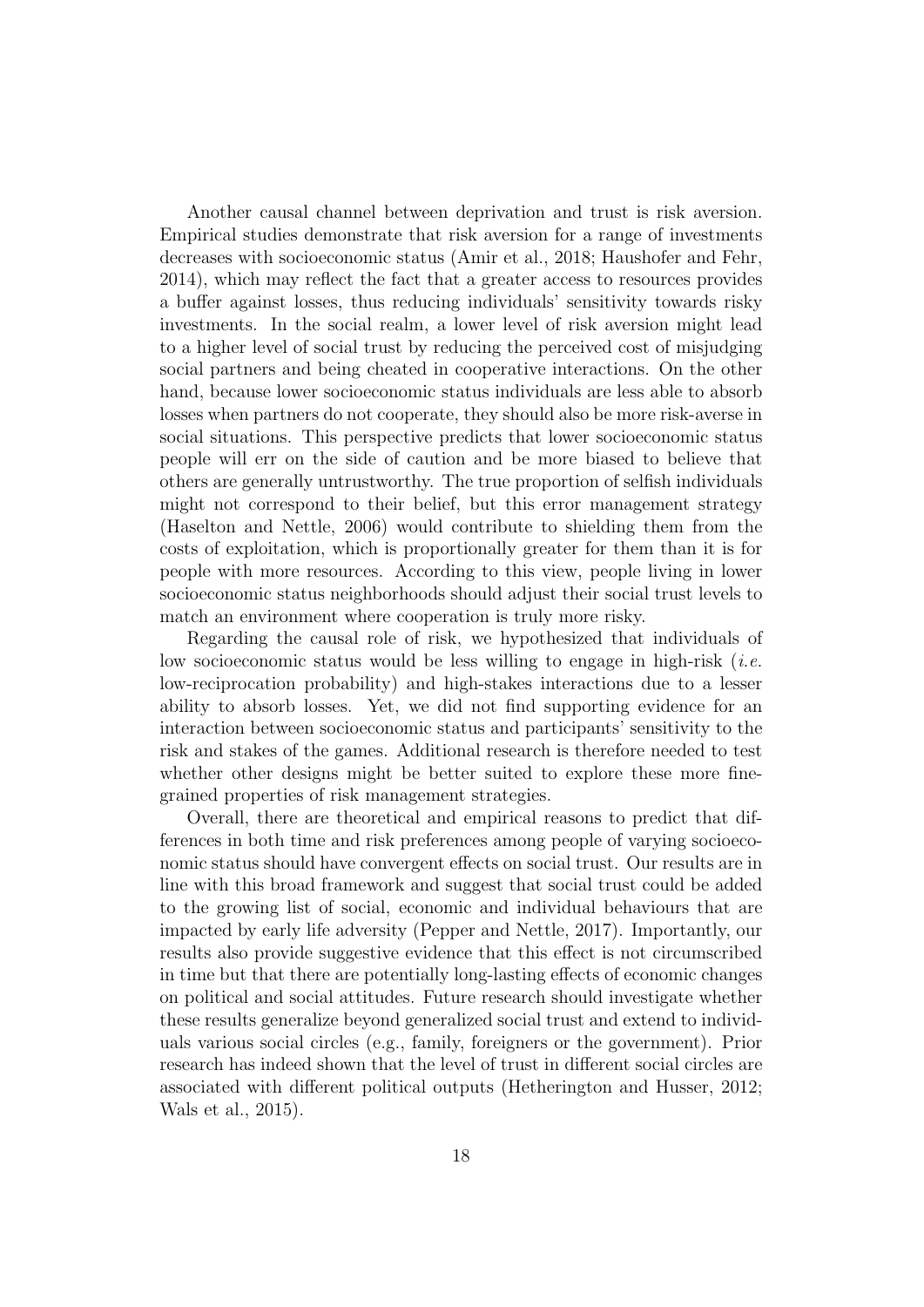At the population level, ours results could help explain why higher economic development is associated with a higher level of social trust (Bjørnskov, 2017; Ortiz-Ospina and Roser, 2020) and with the development of democratic regimes (Barro, 1999; Epstein et al., 2006; Papaioannou and Siourounis, 2008). As living standards and life expectancy increase, individuals become less suspicious and more open to cooperating with others, hence increasing their level of social trust. Ultimately, increased social trust may lead to broader changes at the population level, and could facilitate the rise of modern democratic regimes across the world (Inglehart, 1997) that are based on high level of social trust (Baumard, 2019; Safra et al., 2020).

# References

- Alesina, A. and E. La Ferrara (2002). "Who Trusts Others?" In: Journal of public economics 85.2, pp. 207–234.
- Algan, Y., P. Cahuc, and M. Sangnier (2016). "Trust and the Welfare State: The Twin Peaks Curve". In: The Economic Journal 126.593, pp. 861– 883. ISSN: 1468-0297. DOI: 10.1111/ecoj.12278.
- Amir, D., M. R. Jordan, and D. G. Rand (2018). "An Uncertainty Management Perspective on Long-Run Impacts of Adversity: The Influence of Childhood Socioeconomic Status on Risk, Time, and Social Preferences". In: Journal of Experimental Social Psychology 79, pp. 217–226. ISSN: 00221031. DOI: 10.1016/j.jesp.2018.07.014.
- Barro, R. J. (1999). "Determinants of democracy". In: Journal of Political economy 107.S6, S158–S183.
- Baumard, N. (2019). "Psychological origins of the Industrial Revolution". In: Behavioral and Brain Sciences 42, e189. DOI: 10.1017/S0140525X1800211X.
- Bjørnskov, C. (2017). Social Trust and Economic Growth. SSRN Scholarly Paper ID 2906280. Rochester, NY: Social Science Research Network.
- Brandt, M. J., G. Wetherell, and P. J. Henry (2015). "Changes in Income Predict Change in Social Trust: A Longitudinal Analysis". In: Political Psychology 36.6, pp. 761-768. ISSN: 1467-9221. DOI: 10.1111/pops. 12228.
- Braver, S. L., F. J. Thoemmes, and R. Rosenthal (2014). "Continuously cumulating meta-analysis and replicability". In: Perspectives on Psychological Science 9.3, pp. 333–342.
- Brewer, P. R. and M. R. Steenbergen (2002). "All against all: How beliefs about human nature shape foreign policy opinions". In: Political Psychology 23.1, pp. 39–58.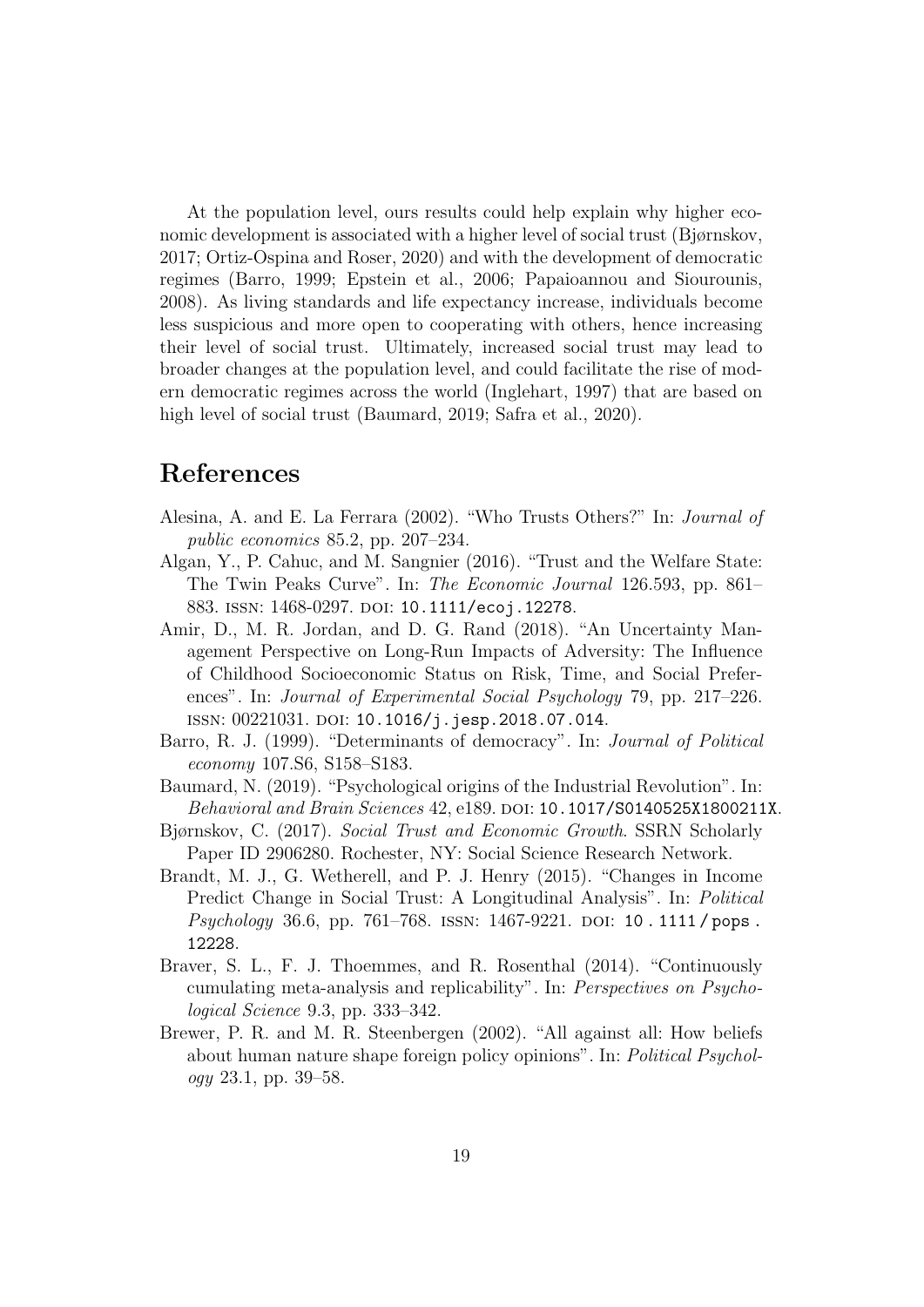- Bruderer Enzler, H., A. Diekmann, and R. Meyer (2014). "Subjective Discount Rates in the General Population and Their Predictive Power for Energy Saving Behavior". In: Energy Policy 65, pp. 524–540. issn: 0301- 4215. doi: 10.1016/j.enpol.2013.10.049.
- Buuren, S. van and K. Groothuis-Oudshoorn (2011). "Mice: Multivariate Imputation by Chained Equations in R". In: Journal of Statistical Software 45.3. issn: 1548-7660. doi: 10.18637/jss.v045.i03.
- Crystal, D. S. and M. DeBell (2002). "Sources of Civic Orientation Among American Youth: Trust, Religiious Valuation, and Attributions of Responsibility". In: *Political Psychology* 23.1, pp. 113–132.
- Curry, O. S., M. E. Price, and J. G. Price (2008). "Patience Is a Virtue: Cooperative People Have Lower Discount Rates". In: Personality and Individual Differences 44.3, pp. 780–785. issn: 0191-8869. doi: 10.1016/ j.paid.2007.09.023.
- Epstein, D. L. et al. (2006). "Democratic transitions". In: American journal of political science 50.3, pp. 551–569.
- Falk, A. and C. Zehnder (2007). Discrimination and In-Group Favoritism in a Citywide Trust Experiment. 2765. Institute of Labor Economics (IZA).
- Gheorghiu, M. A., V. L. Vignoles, and P. B. Smith (2009). "Beyond the United States and Japan: Testing Yamagishi's Emancipation Theory of Trust across 31 Nations". In: Social Psychology Quarterly 72.4, pp. 365– 383. issn: 0190-2725, 1939-8999. doi: 10.1177/019027250907200408.
- Green, L. et al. (1996). "Temporal Discounting in Choice between Delayed Rewards: The Role of Age and Income". In: Psychology and Aging 11.1, pp. 79–84. ISSN: 0882-7974. DOI: 10.1037//0882-7974.11.1.79.
- Griskevicius, V. et al. (2011). "Environmental Contingency in Life History Strategies: The Influence of Mortality and Socioeconomic Status on Reproductive Timing." In: Journal of Personality and Social Psychology 100.2, pp. 241–254. issn: 1939-1315, 0022-3514. doi: 10.1037/a0021082.
- Hamamura, T. (2012). "Social Class Predicts Generalized Trust But Only in Wealthy Societies". In: Journal of Cross-Cultural Psychology 43.3, pp. 498–509. ISSN: 0022-0221, 1552-5422. DOI: 10.1177/0022022111399649.
- Harris, A. C. and G. J. Madden (2002). "Delay Discounting and Performance on the Prisoner's Dilemma Game". In: The Psychological Record 52.4, pp. 429-440. ISSN: 2163-3452. DOI: 10.1007/BF03395196.
- Harrison, G., M. Lau, and M. B. Williams (2002). "Estimating Individual Discount Rates in Denmark: A Field Experiment". In: American Economic Review 92.5, pp. 1606–1617.
- Haselton, M. G. and D. Nettle (2006). "The Paranoid Optimist: An Integrative Evolutionary Model of Cognitive Biases". In: Personality and So-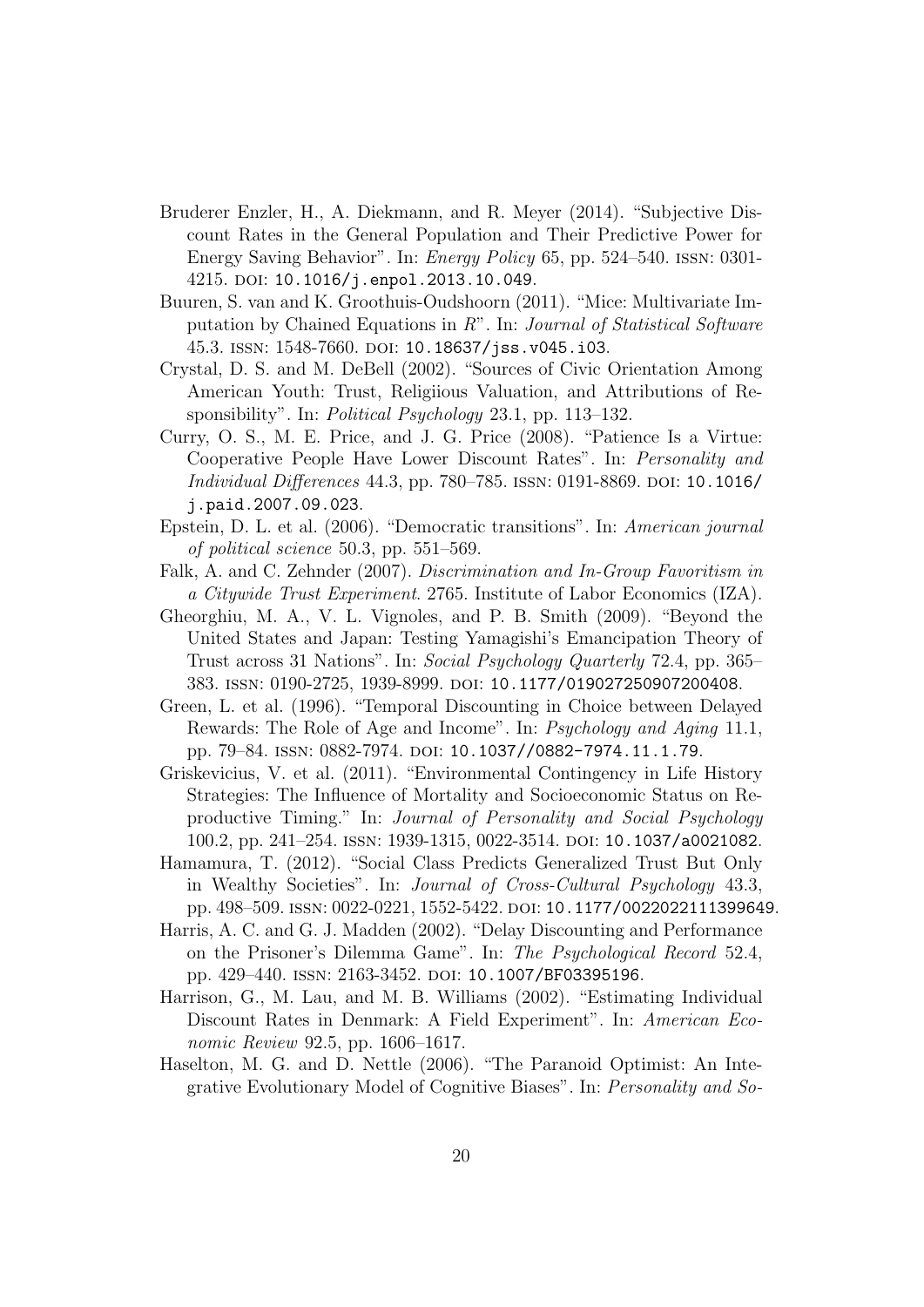cial Psychology Review 10.1, pp. 47–66. ISSN:  $1088-8683$ , 1532-7957. DOI: 10.1207/s15327957pspr1001\_3.

- Haushofer, J. and E. Fehr (2014). "On the Psychology of Poverty". In: Science 344.6186, pp. 862-867. ISSN: 0036-8075, 1095-9203. DOI: 10.1126/ science.1232491.
- Helliwell, J. F., H. Huang, and S. Wang (2016). New Evidence on Trust and Well-Being. Working Paper 22450. National Bureau of Economic Research. DOI: 10.3386/w22450.
- Hetherington, M. J. and J. A. Husser (2012). "How trust matters: The changing political relevance of political trust". In: American Journal of Political Science 56.2, pp. 312–325.
- Holland, J., A. S. Silva, and R. Mace (2012). "Lost Letter Measure of Variation in Altruistic Behaviour in 20 Neighbourhoods". In: PLoS ONE 7.8. Ed. by Y. Moreno, e43294. ISSN: 1932-6203. DOI: 10.1371/journal. pone.0043294.
- Hörl, M. et al. (2016). *Early-Life Circumstances Predict Measures of Trust* Among Adults: Evidence from Hunger Episodes in Post-War Germany. SSRN Scholarly Paper ID 2866849. Rochester, NY: Social Science Research Network.
- Inglehart, R. (1997). Modernization and Postmodernization: Cultural, Economic, and Political Change in 43 Societies. Princeton, N.J: Princeton University Press. 453 pp. isbn: 978-0-691-01181-3 978-0-691-01180-6.
- Jaroni, J. L. et al. (2004). "Relationship between Education and Delay Discounting in Smokers". In: Addictive Behaviors 29.6, pp. 1171–1175. issn: 0306-4603. DOI: 10.1016/j.addbeh.2004.03.014.
- Korndörfer, M., B. Egloff, and S. C. Schmukle (2015). "A Large Scale Test of the Effect of Social Class on Prosocial Behavior". In: PLOS ONE 10.7. Ed. by M. Espinosa, e0133193. ISSN: 1932-6203. DOI: 10.1371/journal. pone.0133193.
- Lee, N. C. et al. (2013). "Age and Educational Track Influence Adolescent Discounting of Delayed Rewards". In: Frontiers in Psychology 4. ISSN: 1664-1078. DOI: 10.3389/fpsyg.2013.00993.
- Leimar, O. and P. Hammerstein (2001). "Evolution of Cooperation through Indirect Reciprocity". In: Proceedings of the Royal Society of London. Series B: Biological Sciences 268.1468, pp. 745–753. doi: 10.1098/rspb. 2000.1573.
- Lettinga, N. et al. (2019). "Environmental Harshness Is Associated with Lower Investment in Collective Actions". In: bioRxiv, p. 663518. DOI: 10.1101/663518.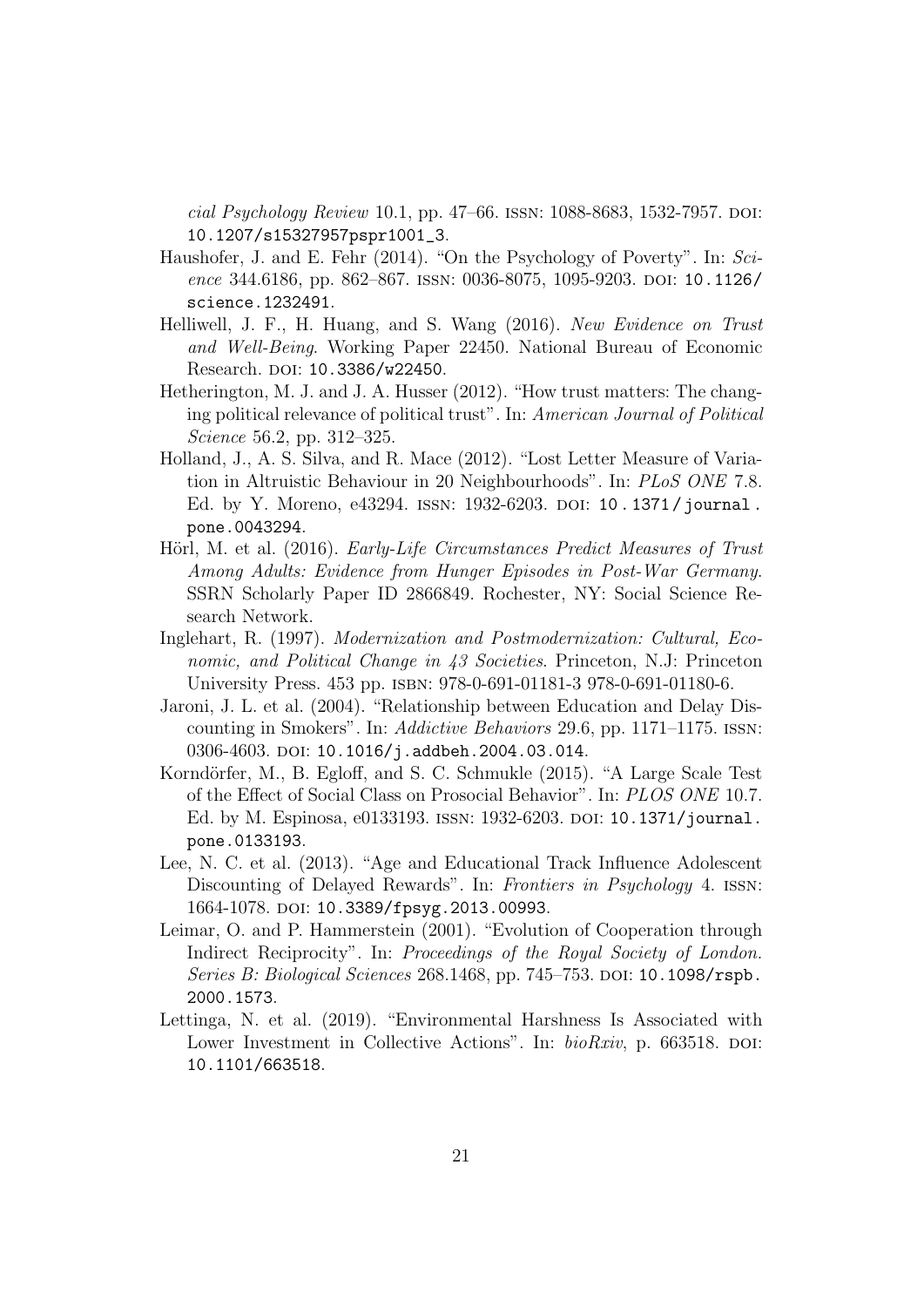- Mayer, R. C., J. H. Davis, and F. D. Schoorman (2006). "An integrative model of organizational trust". In: Organizational trust: A reader, pp. 82– 108.
- Mell, H., N. Baumard, and J.-B. André (2017). "Both Collection Risk and Waiting Costs Give Rise to the Behavioral Constellation of Deprivation". In: Behavioral and Brain Sciences 40. ISSN: 0140-525X, 1469-1825. DOI: 10.1017/S0140525X17001030.
- (2019). "Time Is Money. Waiting Costs Explain Why Selection Favors Steeper Time Discounting in Deprived Environments." In: DOI: 10.32942/ osf.io/7d56s.
- Michaelson, L. E. and Y. Munakata (2016). "Trust Matters: Seeing How an Adult Treats Another Person Influences Preschoolers' Willingness to Delay Gratification". In: Developmental Science 19.6, pp. 1011–1019. issn: 1467-7687. DOI: 10.1111/desc.12388.
- Michaelson, L. et al. (2013). "Delaying Gratification Depends on Social Trust". In: Frontiers in Psychology 4, p. 355. ISSN: 1664-1078. DOI: 10.3389/ fpsyg.2013.00355.
- Nettle, D., A. Colléony, and M. Cockerill (2011). "Variation in Cooperative Behaviour within a Single City". In: PLoS ONE 6.10. Ed. by Y. Moreno, e26922. ISSN: 1932-6203. DOI: 10.1371/journal.pone.0026922.
- Nowak, M. A. and K. Sigmund (2005). "Evolution of Indirect Reciprocity". In: *Nature* 437.7063, pp. 1291–1298. ISSN: 1476-4687. DOI: 10.1038/ nature04131.
- Ortiz-Ospina, E. and M. Roser (2020). "Trust". In: Our World in Data. https://ourworldindata.org/trust.
- Papaioannou, E. and G. Siourounis (2008). "Democratisation and growth". In: The Economic Journal 118.532, pp. 1520–1551.
- Pepper, G. V. and D. Nettle (2017). "The Behavioural Constellation of Deprivation: Causes and Consequences". In: Behavioral and Brain Sciences 40. issn: 0140-525X, 1469-1825. doi: 10.1017/S0140525X1600234X.
- Petersen, M. B. and L. Aarøe (2015). "Birth Weight and Social Trust in Adulthood: Evidence for Early Calibration of Social Cognition". In: Psychological Science 26.11, pp. 1681–1692. ISSN: 0956-7976. DOI: 10.1177/ 0956797615595622.
- Rubin, D. B., ed. (1987). Multiple Imputation for Nonresponse in Surveys. Wiley Series in Probability and Statistics. Hoboken, NJ, USA: John Wiley & Sons, Inc. isbn: 9780470316696. doi: 10.1002/9780470316696.
- Safra, L. et al. (2016). "Neighborhood Deprivation Negatively Impacts Children's Prosocial Behavior". In: Frontiers in Psychology 7. issn: 1664-1078. doi: 10.3389/fpsyg.2016.01760.